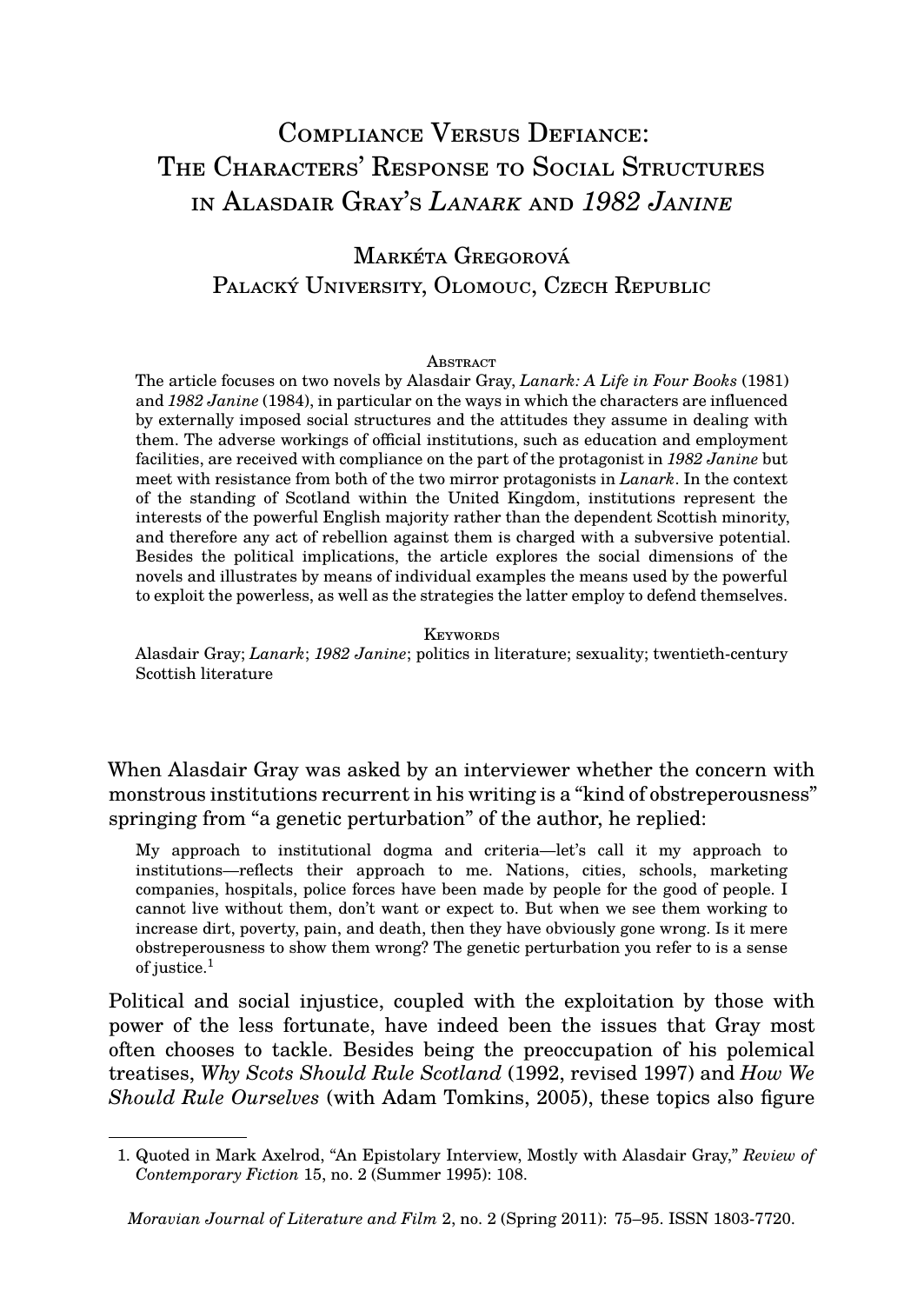prominently in his fiction, including the much acclaimed epic *Lanark: A Life in Four Books* (1981) and the controversial work of political pornography *1982 Janine* (1984). Whereas *Lanark* portrays alternately the strivings of a young artist thwarted by the strictures of inflexible institutions and the failure of a common man in the face of an inhuman global syndicate devoted solely to earning profit, *1982 Janine* focuses on a life marred by the less tangible but nonetheless powerful social constructs imposed on a protagonist seeking upward class mobility. As the protagonist-narrator of *1982 Janine*, Jock McLeish, puts it in his drunken soliloquy addressed to God: "I am very sorry God, I would like to ignore politics but politics will not let me alone. Everything I know, everything I am has been permitted or buggered up by some sort of political arrangement."<sup>2</sup>

An original achievement that first announced Gray as a major talent, the monumental *Lanark* stretches the possibilities of incorporating a double plot into a single novel in its innovative juxtaposition of a crudely realistic story and an allegorical narrative. The two major plot lines follow two versions of one and the same character: the novel opens with the protagonist stranded in a decaying metropolis and, having no memories of his former existence, coming to call himself Lanark for the earliest name that he could recall and which happened to be one of a town depicted in a poster. Divided as it is into four books arranged out of chronological order, the novel continues to shift the focus onto Duncan Thaw, an artistic youth whose life terminates in suicide only to be resumed in the physical form of Lanark. Gray's next published novel, *1982 Janine*, cemented the author's reputation as an incorrigible iconoclast while also causing a minor sensation owing to its explicit sexual content. The entire novel is narrated through the disjointed memories of an insomniac fantasist, outwardly an unadventurous man plodding through a dull middle age, who spends his sleepless nights conjuring elaborate pornographic scenarios involving, among other things, bondage, fetishism, and rape. The book takes its name from the protagonist's favorite fantasy woman, Janine, whom her inventor, Jock, forces into assuming a series of humiliating roles according to the various scripts devised by him. Janine and her female fellows are subjected to shameless abuse in a world where human beings are treated as a commodity, which is a characteristic equally applicable to the actual world of Jock, who shares the experience of exploitation. Where Jock appropriates Janine on the grounds of her sexuality, he himself feels violated by a system that purchases his labor without allowing him to participate in its management or exercise any influence on its policies. In the final analysis, *1982 Janine* interweaves the themes of sexual and political abuse to the point of identifying the one with the other; ultimately, it illustrates that whatever form an arbitrary abuse of power takes, it results in a fundamental violation of the human beings exposed to it.

<sup>2.</sup> Alasdair Gray, *1982 Janine* (Harmondsworth: Penguin, 1984), 231–32. Hereafter cited in text as *J*.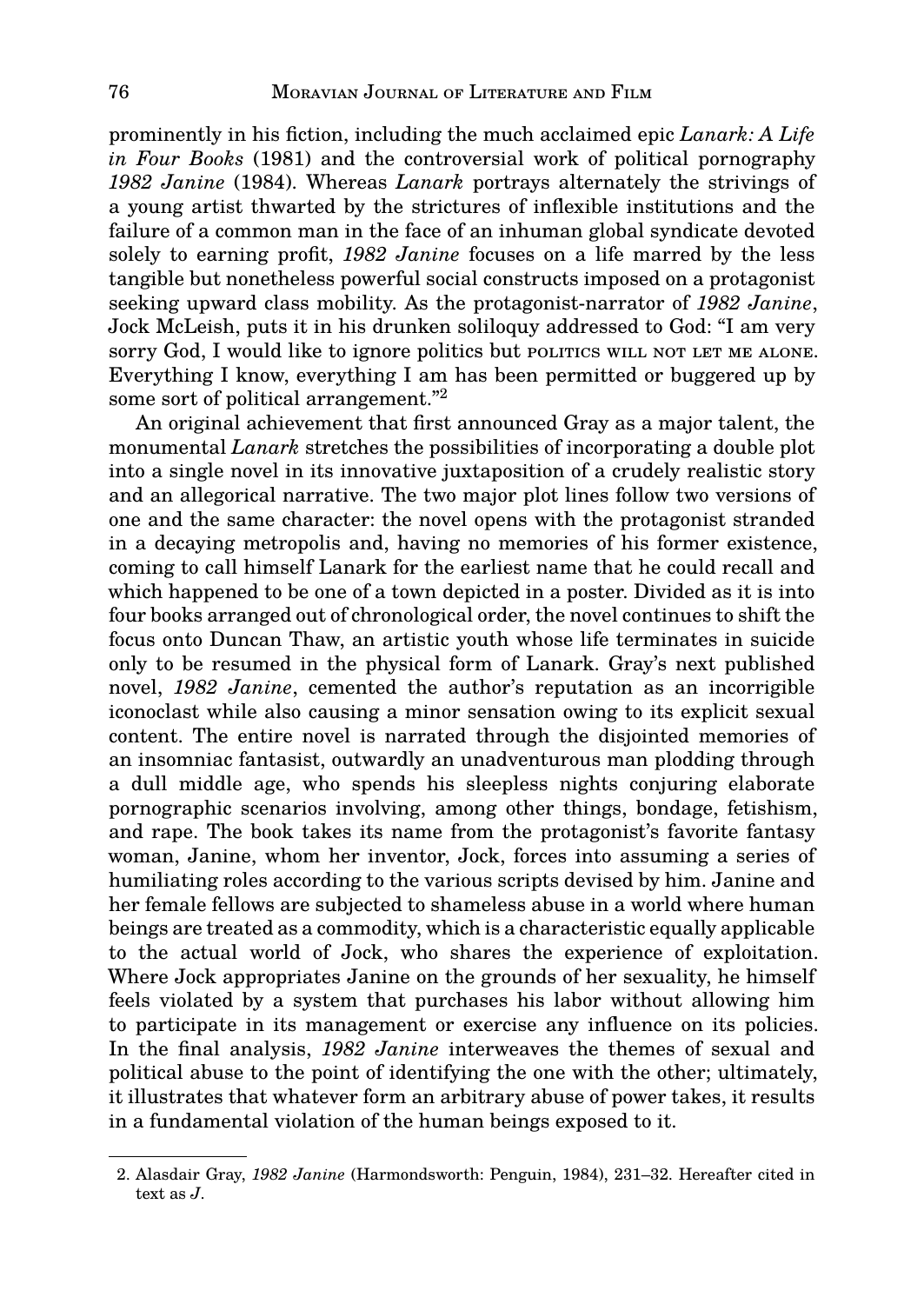A bleak view of the state of human society permeates *1982 Janine* and *Lanark* alike, but it is only in the case of the latter that this quality—assisted by the apparent science fiction elements in the portions of the book set in the apocalyptic city of Unthank and in the city-in-a-building of the Institute—might lead to the easy assumption that *Lanark* takes the form of a dystopian novel. To dismiss the disturbing portrayal of the predatory Institute and Unthank societies as a mere dystopia would, however, be to oversimplify the complexity of the novel's structure and to overlook one entire dimension of its multifaceted text. M. H. Abrams applies the term dystopia to works that forge an "imaginary world in which ominous tendencies of our present social, political, and technological order are projected into a disastrous *future* culmination."<sup>3</sup> In other words, dystopias elaborate in fictional terms on the possibility that in a more or less distant future, humankind might experience a regressive development and degenerate to the condition of savage beasts. A series of subtle hints interspersed throughout *Lanark* enables a clear connection to be established between the two protagonists, as much as a strong link to be drawn between their respective settings: the amnesiac Lanark reincarnates the suicidal Duncan Thaw in a similar way to that in which Lanark's nightmarish Unthank reenacts Duncan's post-Second World War Glasgow. What disqualifies *Lanark* from being described as a dystopia is that, despite the surreal fluidity of time and space and the futuristic feats of technology manifested in the sections featuring Unthank and the Institute, the ideological content of the whole of the novel is firmly rooted in contemporary reality. *Lanark* cannot be said to develop a dystopian vision of what might happen in an imagined future; the novel rather prefers a realistic method of observing what is already happening at *present* and then translates the painful actualities into allegorical terms. Thus, the cannibalistic community of the Institute may be read on the literal level as a portrayal of a fictional society that lives on actually devouring its own members, or, even more disconcerting, it can be understood on the allegorical level as a realistic rendering of contemporary conditions under which the energies and efforts of the hapless majority appear to be consumed to accomplish the aims of the fortunate ruling minority rather than aims of their own. The science fiction elements employed in the novel do not rule out the insistent presence of serious social concerns in an allegorical disguise; quite the contrary, as Frederic Jameson suggests, the form in this case reinforces the content: "SF [science fiction] more than most types of literature relies heavily on conceptual schemes (which is to say, on ideological materials) for its construction of future or alternate universes . . . , whereby elements of our own world are selected in accordance with this or that abstract concept or model."<sup>4</sup> In each of its several settings, realistic or otherwise, *Lanark* does

<sup>3.</sup> M. H. Abrams, *A Glossary of Literary Terms*, 7th ed. (Boston: Heinle and Heinle, 1999), 328. Italics mine.

<sup>4.</sup> Frederic Jameson, "In Retrospect," *Science Fiction Studies* 1, no. 4 (September 1974): 274.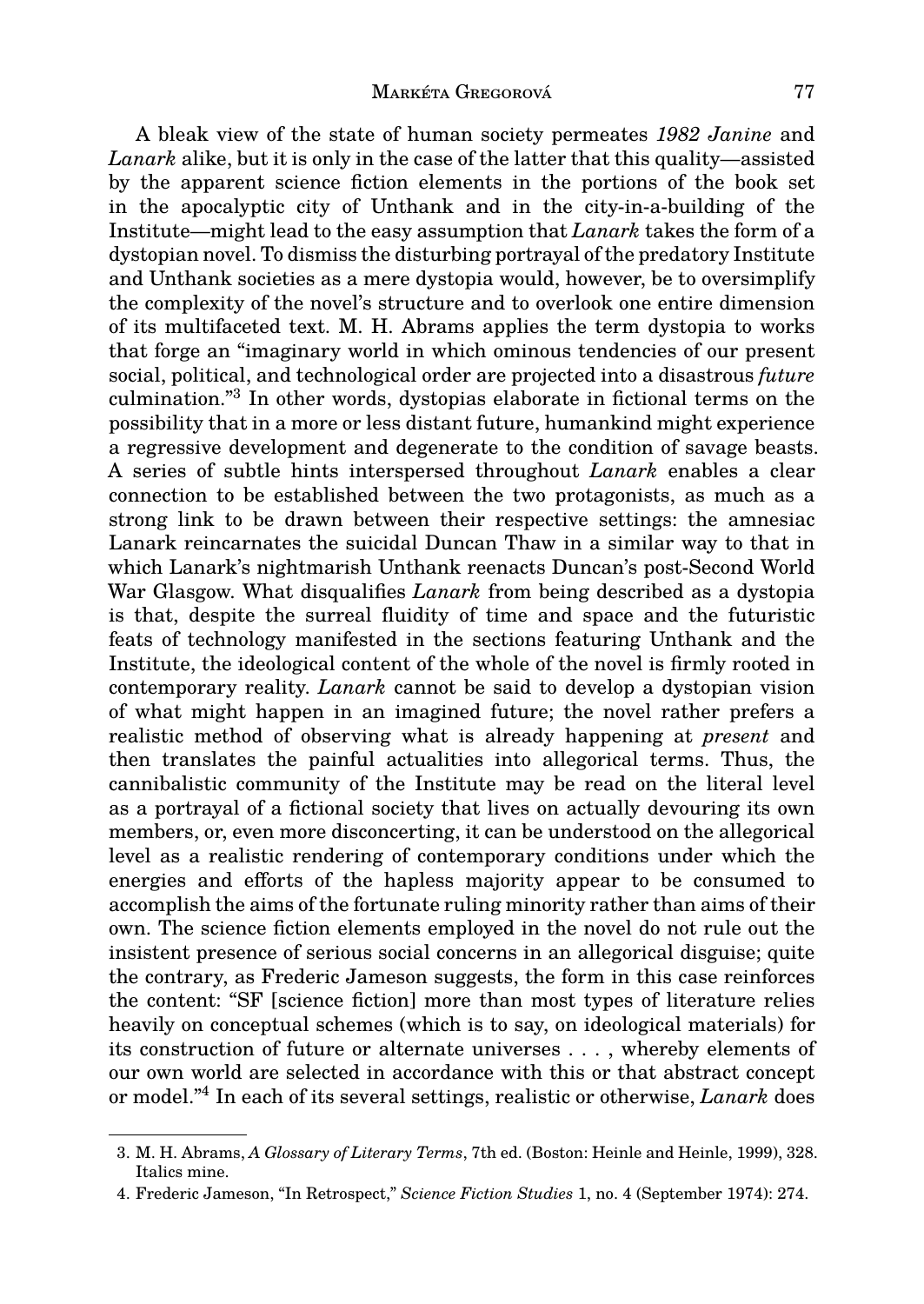not conceive a dystopian speculation but issues an outspoken comment on a world evacuated of humanity and dominated by a powerful few who prosper at the expense of the powerless many.

Both the above-mentioned novels deal with subjects of universal resonance; however, they feature explicitly Scottish main characters and substantial parts of the stories take place in the author's native Glasgow, which inevitably invites a more specific reading within the discourse surrounding the question of the condition of Scotland. Three hundred years after the 1707 Act of Union, which joined the previously separate states of Scotland and England into a single unit, Scotland does not seem much of an integral part of the United Kingdom. The status of Scotland could be described as that of a stateless nation: "Politically, Scotland functions as a region, but socially it maintains many of the institutions, especially legal and educational ones, that are characteristic of a nation."<sup>5</sup> Along with social institutions, the Scottish have preserved their distinctive culture, which, on the one hand, never fully managed to assert its rightful position within the English canon, while on the other hand, it resisted attempts to be forcefully assimilated into and consequently replaced by English traditions. In terms of political rule, major decisions affecting the course of the whole country are forged in a distant capital by representatives promoting the interests of the English majority rather than those of the Scottish minority. A Scot may suspect that "no government need to be moved by the wishes of the northern native, especially not the Gaelic native" (*J*, 134), as the fictional Jock McLeish, an advocate of Scottish home rule, says, commenting on the policies of Margaret Thatcher and her first Conservative government, which manifested little understanding for Scottish (or any other) separatist complaints.

In some respects, the contemporary standing of Scotland resembles a postcolonial condition; "colonizing," after all, is the very word used by an apparently anti-English character in *1982 Janine* to describe the attitude of dominance exercised by the English over the lesser Scottish nation (*J*, 288). It has been argued "that there is, in fact, nothing 'post' about Scotland politically or economically"; $^6$  this assertion, however, seems to ignore the fact that with regard to politics, the country embarked on a new stage with the establishment of a devolved Scottish parliament effected by the Scotland Act of 1998, and that the last dozen years of development have been accordingly referred to as the post-devolution era. In terms of economics, the Scotland of the last third of the twentieth century could be conveniently labeled as a postindustrial country, a situation realistically depicted in *1982 Janine*, which juxtaposes the comforts of the postwar welfare state with the condition of Glasgow in the early nineteen-eighties, described by William M. Harrison "as an abandoned, late-capitalist, postindustrial locus: a city in decay and on

<sup>5.</sup> Christie March, "Bella and the Beast (and a Few Dragons, Too): Alasdair Gray and the Social Resistance of the Grotesque," *Critique* 43, no. 4 (Summer 2002): 324.

<sup>6.</sup> March, "Bella and the Beast," 326.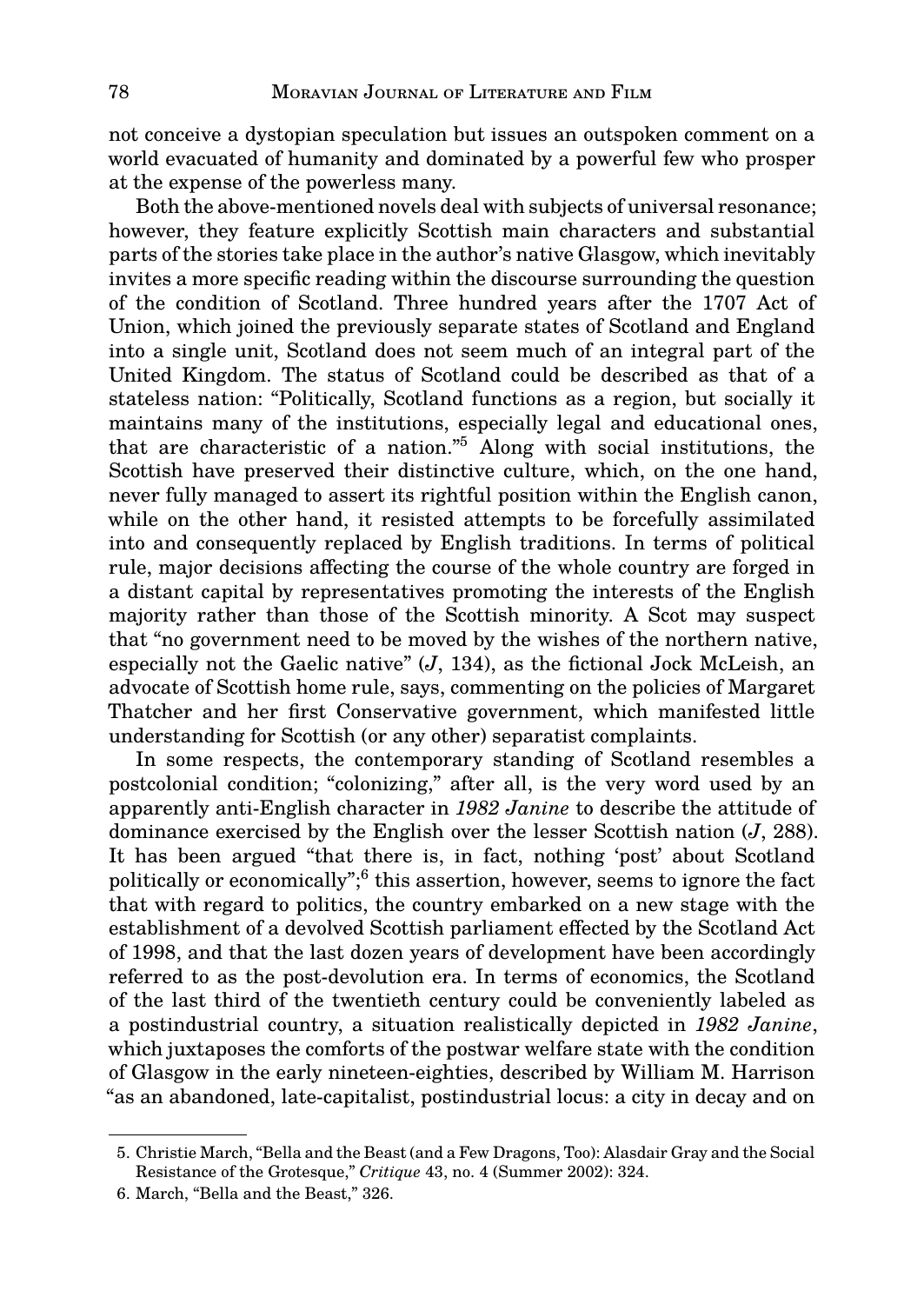the dole."<sup>7</sup> What relates Scotland most clearly to this postcolonial status is the fact that the nation has been historically subjected to exploitation perpetrated or sanctioned by the English government and that Scottish distinctiveness has been continuously discouraged by a system upholding English values, including the use of Standard English as the official language. Political and social institutions have been effectively employed to these ends, as a result of which they came to be identified as the embodiment of the English oppressor in the Scottish mind, notably in the mind of Alasdair Gray.

When discussing literary texts with a strong underlying social message, it seems appropriate to refer to terms employed most commonly by theorists of Marxist criticism. Throughout *Lanark* and *1982 Janine*, the main characters continuously experience feelings of entrapment within an antagonistic sociopolitical system which, they believe, has been tailored to the needs of a small group of the powerful and affluent who pursue private rather than public goals and do so at the expense of society at large. Admittedly, the Marxist approach has been massively discredited and vulgarized in recent decades; as Terry Eagleton, however, helpfully comments, the cause of this decline is not that the issues addressed by Marxism have disappeared and so rendered the theory redundant—obviously, social problems still persist.<sup>8</sup> Far from arguing for the simplified solution of a socialist revolution, both *Lanark* and *1982 Janine* revolve around the conflict of an individual with what Marxist theory labels "ideology" and characterizes as a set of "'definite forms of social consciousness' (political, religious, ethical, aesthetic, and so on)" whose primary purpose "is to legitimate the power of the ruling class in society."<sup>9</sup> The abstract concept of ideology materializes in the physical presence of institutions founded in order to enforce established norms to which each member of the particular society is expected to submit. Neither the ideology nor the social structures set up to promote it should be perceived as inherently evil, but Gray's novels nevertheless present the perversion of a social system gone astray and invite, if not require, a reading in terms of the abuse of power and a struggle for liberation from oppression. *1982 Janine* offers a view of a society which, for example, refuses to grant social assistance to an unmarried woman who shares a home with her partner, thus, by virtue of a cohabitation law, officially assuming her condition to be that of "a selfemployed whore" (*J*, 242). *Lanark* in turn features an atrocious system which literally feeds on the deaths of its members, putting into service advanced scientific knowledge to recycle dead bodies into nutritious food. Both novels center on protagonists who recognize the inadequacies and inhumanity of the degenerate ideology sustained by their respective societies and both equally

<sup>7.</sup> William M. Harrison, "The Power of Work in the Novels of Alasdair Gray," *Review of Contemporary Fiction* 15, no. 2 (Summer 1995): 163.

<sup>8.</sup> See Terry Eagleton, "Was Marx Right? It's Not Too Late to Ask," *Commonweal*, April 8, 2011: 9.

<sup>9.</sup> Terry Eagleton, *Marxism and Literary Criticism* (London: Routledge, 2002), 5.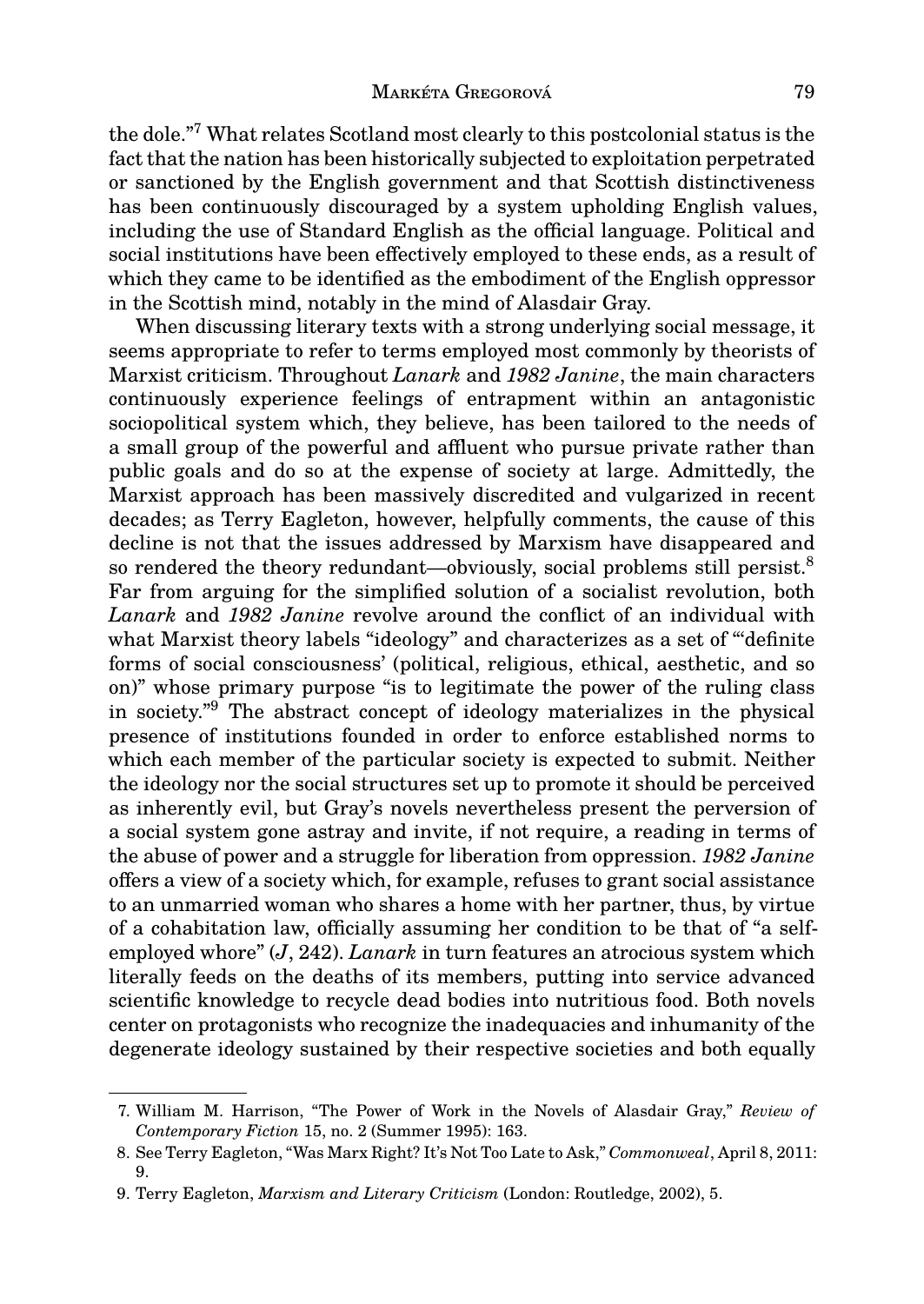examine the consequences of the characters' choice as to whether to comply with or to resist their own dehumanization.

Unlike some of his contemporaries, such as his fellow-chronicler and celebrator of Glasgow James Kelman, Alasdair Gray has decided to address his audience mostly in Standard English, and yet he remains aware of the subversive potential of the vernacular and deploys it at strategically selected points in his novels. *1982 Janine* presents a protagonist haunted by the traumatic experiences of his past, among them the painful memories of a tyrannical English language teacher appropriately dubbed Mad Hislop, who, when not busy making boys into men by exercising his lochgelly on their outstretched hands, devoted his energies to pouring euphonious English poetry into his pupils' ears. Not Robert Burns, however, for Hislop despised the Scottish poet, and this detail renders him all the more suitable as a representative of English-centered educational practices. Hislop clearly realizes the implications of his role in a system promoting English culture and language, which shows, for example, in his accusing a boy who uses his native dialect of "either a conscious or unconscious effort to destroy communication between the provinces of a once mighty empire" (*J*, 84). What the authoritarian teacher carries out in his classroom can properly be called a "cultural invasion," described by Paulo Freire as a form of violation which "implies the 'superiority' of the invader and the 'inferiority' of those who are invaded, as well as the imposition of values by the former, who possess the latter and are afraid of losing them."<sup>10</sup> Hislop serves as a loyal extension of English rule: set on the task of guarding an outpost of culture in what he perceives as barbarian Scotland, he brings to mind the image of a missionary dispatched by an imperial power with the objective of converting the savages and forcing them to comply with an alien set of values.

Before his breakdown, Hislop becomes identified with his institution to such an extent that he ceases to be an individual human being, however whimsical and cruel, and assumes the appearance of a monstrous, inhuman machine. This impression is reinforced by the mechanical, automaton-like movements in which Hislop carries out his curative beating of Anderson, a boy with a lisp, and which he intends to continue until Anderson asks him to stop while pronouncing the word with the correct articulation. In the face of such violent injustice, young Jock McLeish discovers in himself the strength to defy an appointed authority, the strength that he is to lack in his later conformist life, and speaks up on behalf of Anderson. In a wonderful moment of compassion for a fellow creature and rightful anger over the abuse of power, the whole class takes over Jock's chant "You shouldnae have done that" and eventually has Hislop crushed and defeated (*J*, 336). Cairns Craig suggests that Jock's employment of the vernacular stands as "the assertion not just of moral condemnation but of linguistic independence" and notices that Hislop

<sup>10.</sup> Paulo Freire, *Pedagogy of the Oppressed*, trans. Myra Bergman Ramos, rev. ed. (London: Penguin, 1996), 141.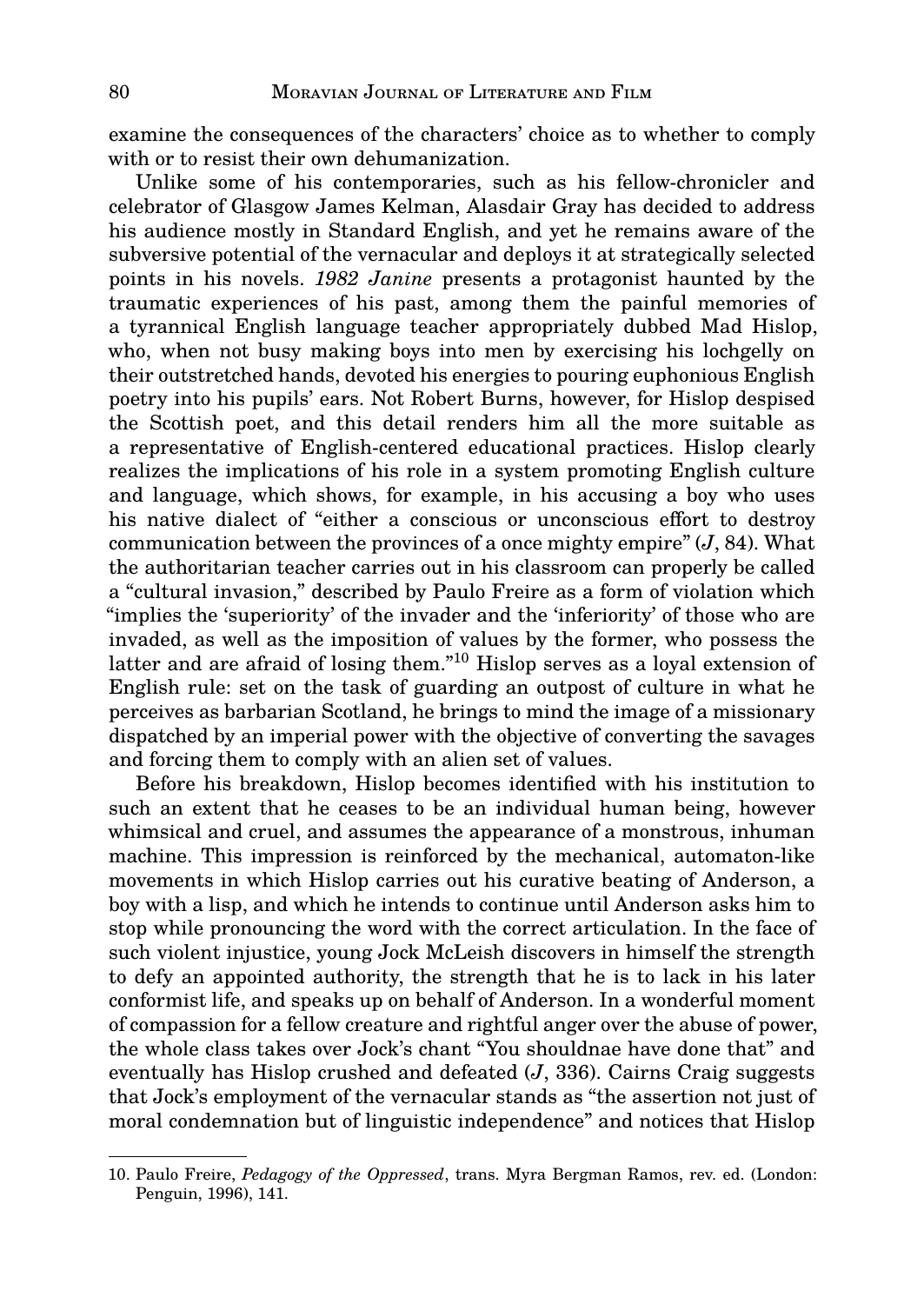himself has recourse to his mother tongue when he is delivered from the madness of his pupils by the headmaster and whines childishly: "Oh sir they wullnae lea' me alane, they wullnae lea' me alane."<sup>11</sup> The machinery enforcing alien language structures on natural speech breaks down when "[t]he enforcer of the power of the written over the oral, of the standardly typographic, is defeated by the power of the oral, just as Jock himself will be redeemed by the discovery of his own voice and by his—and his author's—refusal to be bound by the conventions of the world of type."<sup>12</sup>

The oppressive figure of Hislop finds its match in *Lanark* in the abusive character of Sludden, the inconsequential self-proclaimed leader of a cafe clique who rises to the influential position of a city provost, apparently by making use of his manipulative powers. The connection between Hislop and Sludden rests on the lasting influence that they exercise over the lives of the protagonists, Jock and Lanark respectively, and on the fact that they operate as parts of an overarching system rather than as independent individuals. Furthermore, both Hislop and Sludden represent institutions professing to benefit those who come into contact with them, but in fact contribute to corruption and cause harm, intentionally or otherwise. Hislop's far-too-frequent resorting to corporal punishment illustrates his perverted belief that "teaching small people to take torture from big people, and crushing their natural reaction to it, was a way of improving them" (*J*, 85). One cannot help noticing that Gray does not refer to "children" and "adults," but to "small people" and "big people," which emphasizes the universal validity of the assertion and suggests that the pattern of the weak being abused by the powerful recurs at all stages of one's life.

Inflicting physical pain and spreading psychological terror serve Hislop as a means of crushing resistance and numbing the spirit of young persons so that they will grow up to accept unquestioning obedience to the system that produced them. In the single purgative night during which *1982 Janine* is purported to take place, Jock seeks to banish the haunting memories of his past by summoning pornographic fantasies but is eventually led to realize that his elementary school teacher has firmly planted in him a version of himself, another Hislop, a "mean snigger at a world ruled by shameless greed and cowardice and which thinks these insanities are serious essential traditional straightforward commonsense business" (*J*, 176). Unlike Hislop, Sludden begins by pursuing his private interests without being affiliated to any official body; however, his patronizing leadership of an assembly of lovers and would-be friends might be considered a mere rehearsal of the public role that he is to assume later in the novel. Sludden views love and work as "ways of mastering other people," an idea which he is clearly bent on putting into practice, particularly regarding the exploitative nature of his relationship to

<sup>11.</sup> Cairns Craig, *The Modern Scottish Novel: Narrative and the National Imagination* (Edinburgh: Edinburgh University Press, 1999), 190.

<sup>12.</sup> Craig, *The Modern Scottish Novel*, 190.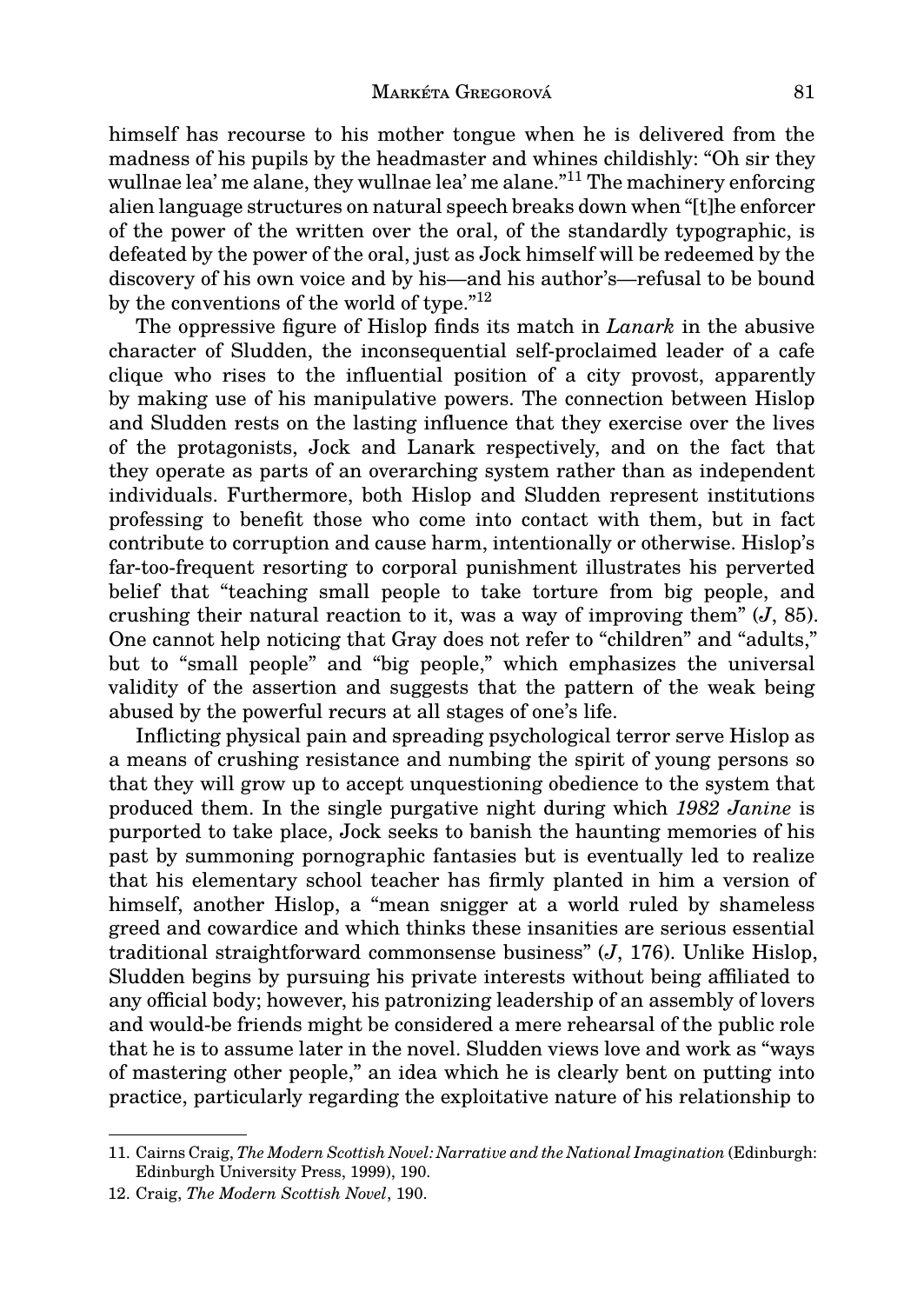Gay, his fiancée, and Nan, the mother of his child.<sup>13</sup> As Gay explains, "Sludden never lets go," a claim reinforced by the description of her straining attempt to get farther away from him, which is prevented by an imaginary "elastic cord fixed to her back" binding her to Sludden and literally pulling her in his direction (*L*, 45). Nan, the woman Sludden has tired of, pictures herself as "being crushed under a whole pile of women with Sludden jumping up and down on top, wearing a crown and laughing" and Sludden as "a frantic greedy child running everywhere looking for breasts to grab and mothers to feed him" (*L*, 361). Whereas the long line of Sludden's women—reaching from Gay and Nan to Rima, Lanark's common-law wife—at least realize that they are being taken advantage of, Lanark himself remains unsuspecting when Sludden disposes of him by sending him off to what looks like a conference of world powers with a delegate decree and the misled belief that he has the power to save the city of Unthank from destruction. Unsurprisingly, Lanark fails to achieve anything by his speech at a conference that has already decided to let Unthank go down; nevertheless, he manages to preserve his personal integrity, a comfort denied to the opportunist protagonist of *1982 Janine*. Whereas Lanark consistently acts on what he perceives as a moral imperative and disregards the potentially adverse consequences of his defiant actions for his well-being—such as the prospect of starving himself to death when he refuses to eat the Institute food—Jock prefers the easy way of compliance and throughout his actions he seeks in the first place to benefit himself.

In *1982 Janine*, the enduring normative efforts of Mad Hislop, the pressure to conform on the part of the protagonist's irreproachably respectable parents, and, perhaps, also the proneness to manipulation manifest in Jock himself all combine to produce a perfect tool in the service of whomever desires it, in Jock's case, the National Security Installations. As a supervisor of electronic security devices, Jock serves his employer for twenty-five years as infallibly as a cog in the wheel of a well-oiled machine, belonging to "those frequently mocked individuals who are proud to have never lost a day's work through illness in their lives" (*J*, 322). Jock becomes dehumanized to such an extent that he does not allow any human weakness, no matter how natural, to interfere with his work responsibilities; he ceases both to think and to feel, deliberately benumbing his reasoning faculties by continuous heavy drinking and eventually discovering himself incapable of experiencing any kind of authentic emotion, whether positive or otherwise.

Jock's education and upbringing invariably followed the pattern of what Freire defines as an "antidialogical action,"<sup>14</sup> referring in the context of pedagogy to the mechanical practice of transferring ready-made content to passive recipients and requiring its faithful reproduction in much the same way as one would record and recall data in a computer system. Freire

<sup>13.</sup> Alasdair Gray, *Lanark: A Life in Four Books* (1981; Edinburgh: Canongate, 2007), 6. Hereafter cited in text as *L*.

<sup>14.</sup> Freire, *Pedagogy*, 119.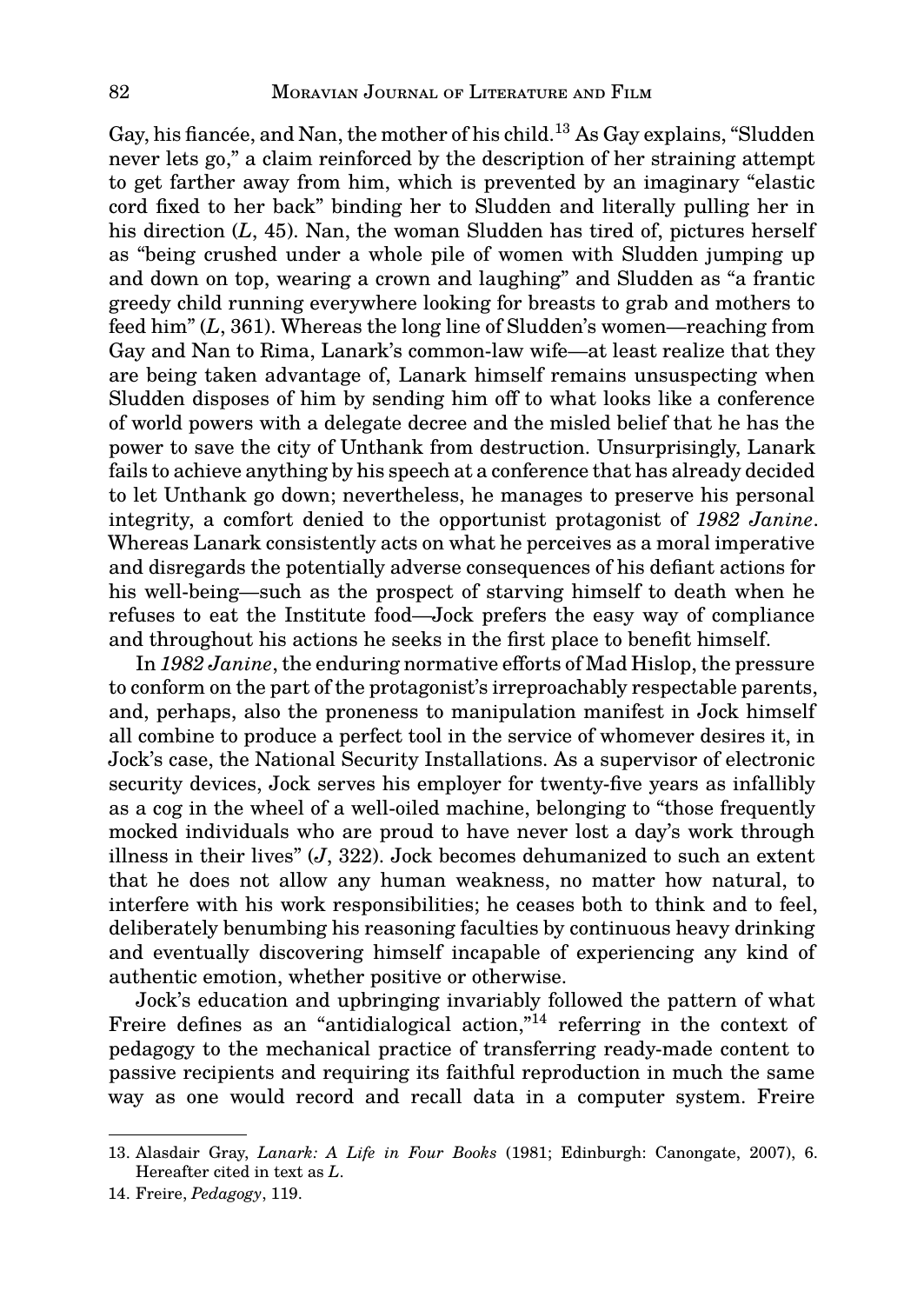continues to identify the elements of an antidialogical action, including in the foremost place the "conquest," which "involves a Subject who conquers another person and transforms her or him into a 'thing.'"<sup>15</sup> Speaking about Jock, as a young person he was subjected to appropriation through a repressive institutional education, as well as a restrictive home environment, the former inhibiting his individuality, the latter suppressing his spontaneity. Jock reports on his parents' house as "comformable but depressed"  $(J, 196)$ ; he never heard his mother and father either cry or laugh aloud—with a single exception when he contrived to trick them into openly showing their pleasure over a letter announcing his admission to college—and adopting this model of behavior, he himself unlearned to exhibit his emotions. At the end there remains little to nothing by which Jock can be distinguished from an inanimate object: stripped of his human qualities, he loses the ability to engage in interaction with other human beings and continues to exist as a mere automaton.

Jock's well-meaning mother, intent on having her only child eclipse the limits of his working-class background, quite physically restrains him from mixing with colliers' and crofters' children by sending him to school in an uncomfortable suit which prevents its wearer from moving freely and joining in rough games. Jock's father brings the boy's perverse clothing scheme to perfection with his seemingly sensible suggestion to equip Jock with "three jackets and three waistcoats and seven pairs of trousers and two overcoats of the same cloth" because when changed daily, "[t]he fabric will suffer so little strain that with ordinary care it will look continually smart and last him a lifetime" (*J*, 201). The father dismisses the mother's feeble protests against such suffocating uniformity, pointing out that Jock's prospective employers will value consistency even in dress, and thus Jock is denied the chance to assert his individuality and is instead turned into a standardized part of a working machine. Jock's only peculiar distinction is his bow tie, a piece of clothing at the time most probably "worn by professional people in risky businesses like horseracing, the arts and journalism" (*J*, 202), certainly not by a working-class boy enrolled at a technical college. Both the strength and the foolishness of social constructs are humorously illustrated by the first confrontation between Jock and his future father-in-law, who, judging from Jock's bow tie, assumes him to be an upper-class scoundrel with artistic pretensions, and reacts in an insulted manner when Jock points out that he, too, is wearing a bow tie. Jock's surprising choice of the bow tie remains an exceptional and probably inadvertent act of challenging the social constructs with which Jock later in his life duly complies, first out of timid cowardice, later with knowing cynicism.

Jock's uniform appearance contrasts starkly with the flamboyant variety exhibited by some of his more adventurous fellow college students, especially the bohemian Alan, who "dressed like a tinker," yet wore his randomly

<sup>15.</sup> Freire, *Pedagogy*, 148.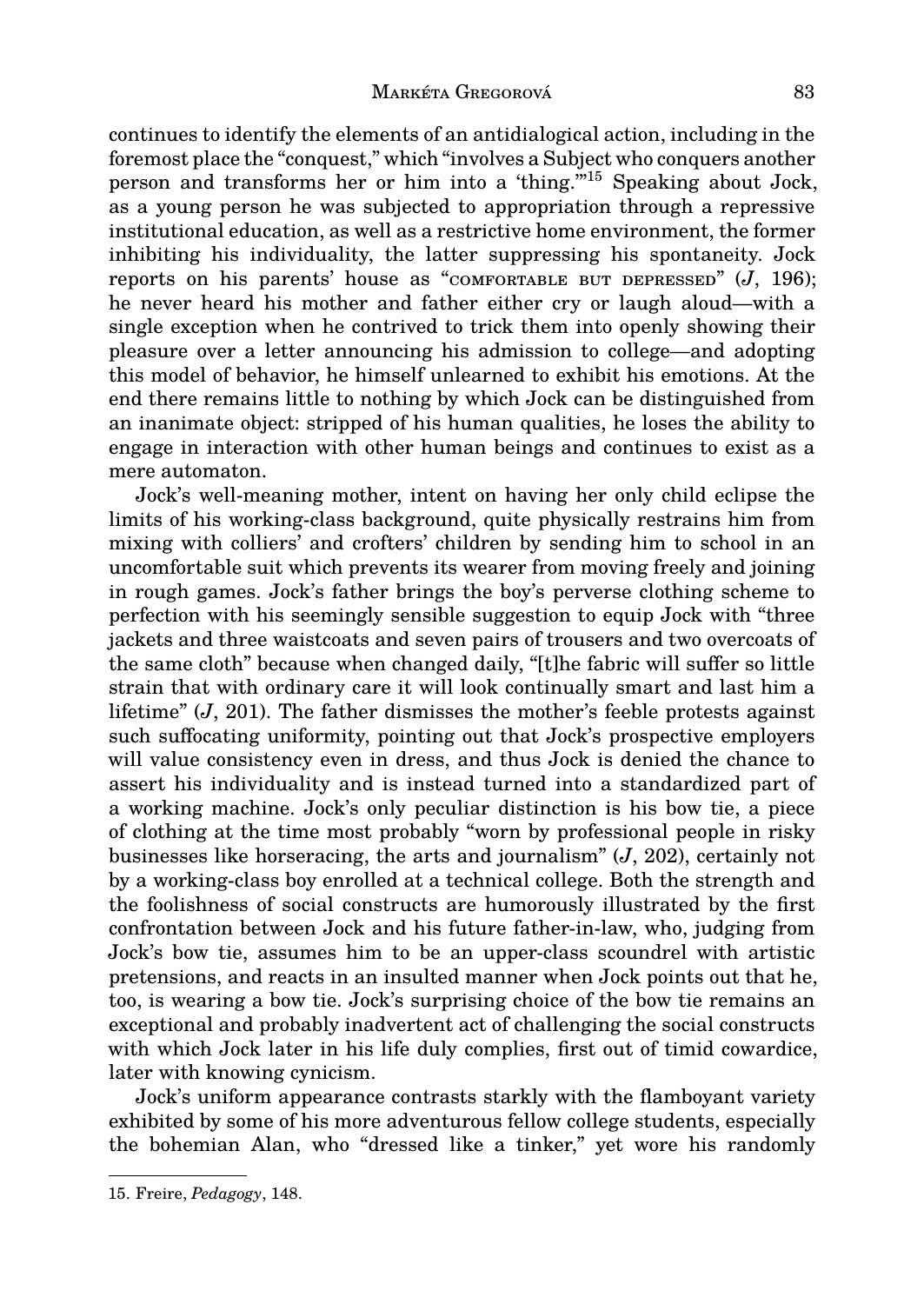assembled clothes with an unpretentious dignity that made them "[look] like the improvisations of a Grand Duke who had lost his fortune and valet in a revolution, like the casual wear of a more elegant, more easygoing, more practical civilisation" (*J*, 109). Jock's reminiscences of Alan truly resemble "at once love poem and threnody,"<sup>16</sup> for Alan qualifies as a complete person, a fully human being who positively fills the space he occupies, and, were it not for his premature death, Alan would "have changed Scotland . . . , he would have set an irresistible example by doing exactly what he wanted in the middle of the back row" (*J*, 108). Eccentric dressing habits alone obviously do not necessarily imply a rebellion against the constraints of social structures, and as far as Alan is concerned, his colorful costumes serve as a mere extension of his versatile personality. Jock characterizes his admirable friend-mentor as "a natural engineer who learned as he breathed," as a genius who "seemed to know everything in the world but was completely unintellectual," and, above all, as a man "incapable of caring what a mere boss, a mere professor said, unless he found it useful or entertaining" (*J*, 107, 111). Alan would not be appropriated by either an institution or an individual, which means that he does not feel obliged to attend his mathematics lessons when he deems them irrelevant, but also that he feels free to refuse a request by a friend when it does not suit him to fulfill it.

This friend, or rather acquaintance, happens to be Jock's future wife, Helen, to whom Jock is offered by Alan as a substitute, and whom Jock later marries by mistake, as well as out of cowardice. Frustrated by her boyfriend's infidelity, Helen seduces Jock and has a phantom pregnancy, and although she realizes her mistake before the wedding, both the young people prove too cowardly to cancel it. Jock falls prey to the manipulative behavior of Helen's father, whose looming presence suffices to persuade Jock to agree to the marriage, and to the intrigues of Helen herself, for she resorts to a lie in order to convince Jock of his supposed paternity. Jock lacks Alan's confidence and courage to defy authority, which renders him an easy target for abuse and exploitation, and eventually turns him into an obedient tool in the hands of his masters. Unlike Jock, Alan "[is] not a coward, not an instrument" (*J*, 106); on the contrary, he is an inspirational figure whose very resourcefulness, according to Harrison, "reconstructs a commonly mythologized Scotland, where the 'enterprising Scot' overcomes any number of obstacles."<sup>17</sup> As has been pointed out, Alan and Jock's belief in the regeneration of the nation through modern science does not stand the test of time; Alan dies, and Jock's youthful idealism gradually dissolves, to be replaced by defeatist pessimism.<sup>18</sup>

At some points in both *1982 Janine* and *Lanark* it certainly does seem that "the texts call for a regenerative impulse built powerfully upon the

<sup>16.</sup> Philip Hobsbaum, "Alasdair Gray: The Voice of His Prose," *Review of Contemporary Fiction* 15, no. 2 (Summer 1995): 152.

<sup>17.</sup> Harrison, "The Power of Work," 163.

<sup>18.</sup> Harrison, "The Power of Work," 163.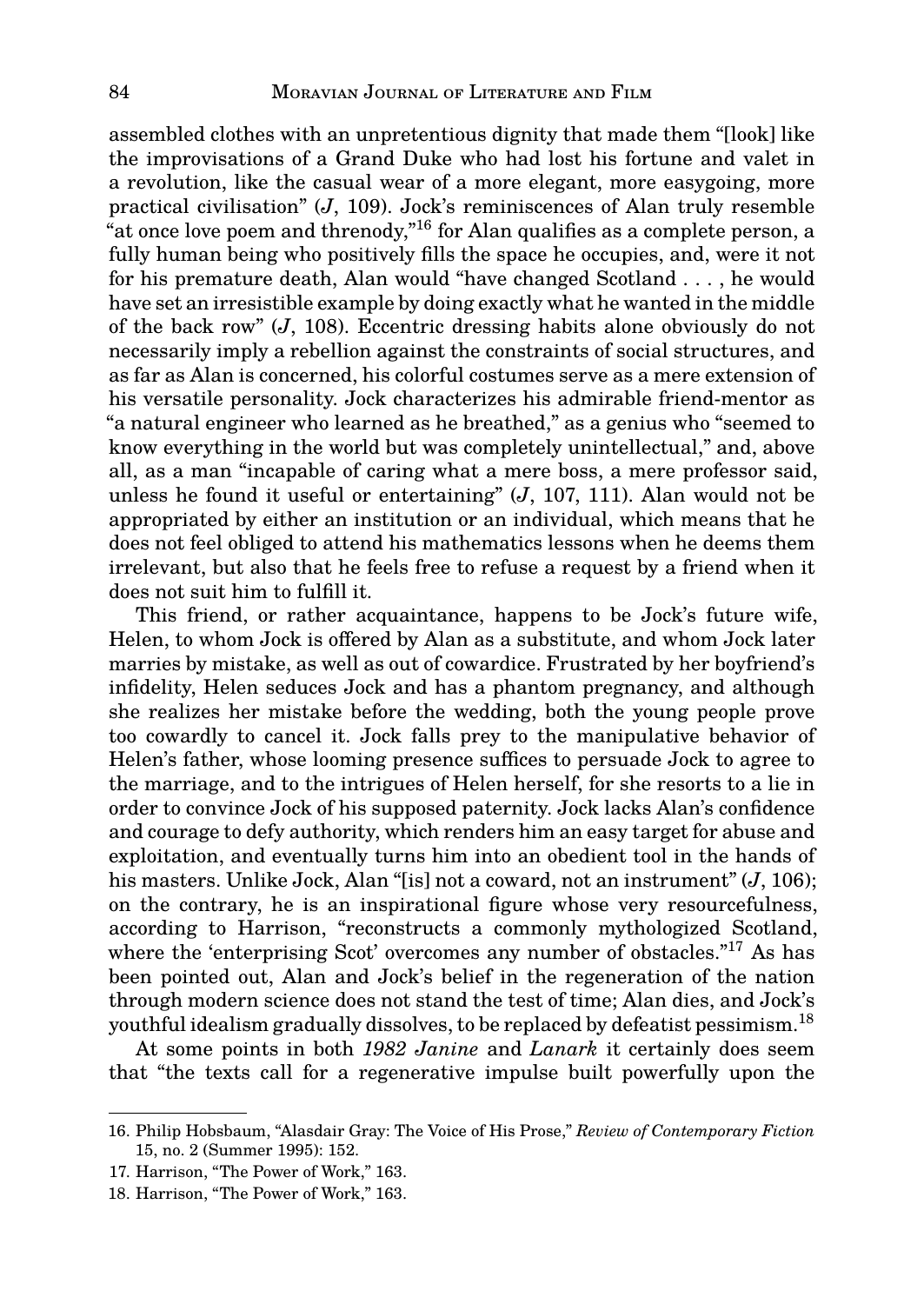Scottish work ethic and capability,"<sup>19</sup> and yet at the same time the novels illustrate the potential pitfalls of an unreserved trust in these values. When the middle-aged Jock McLeish opens up his life for inspection, the limited achievement of his having become an exemplary employee is contrasted with the significant failure in his having grown into a miserable person: an abandoned divorcee, secret alcoholic, and insomniac fantasist. In the midst of Jock's blackly comic suicide attempt, the God conjured up by him enters the page in the margins ("Jumping Jehovah! Is it yourself? How are the mighty fallen!" Jock reacts to the revelation [*J*, 178]) and summons Jock back to existence by the injunction: "Listen come alive for gods sake [*sic*] work as if you were in the early days of a better nation" (*J*, 185). Considering the circumstances of the story, God's suggestion strikes a rather ironic note because Jock swallows barbiturate pills with whiskey when he comes to the conclusion that he cannot carry on in his job and fails to conceive of any other alternatives. The voice of God represents an exteriorized development of Jock's conscience, which he has been attempting to benumb with alcohol throughout his professional career ("Shut up you foul little still small voice. Sip. Take that, you stupid stinking turd of intelligent conscience. Sip. Sip." [*J*, 124]) and which revives in full strength after Jock's failed suicide attempt, disturbing his asinine complacency, preventing him from the peaceful enjoyment of his violent sexual fantasies, and pressing him to take assertive action ("i insist that you hear me, did we ride through the valley of the shadow of death just to let you tickle yourself into another wank?" [*J*, 321]).

Whereas *1982 Janine* portrays a man plagued by a sense of betrayal of his own people for giving up his moral integrity and selling out his skills to an apparently foreign-owned company—whose business name, National Security Installations, therefore strikes a rather ironic note—*Lanark* focuses more on the complexities of another common social ill related to work: the corrupting effects of unemployment. Lanark spends much of the novel ostensibly in a search for sunlight, to him more generally associated with the achievement of simple human happiness, a natural part of which is formed by finding fulfillment in a meaningful occupation. Lanark begins the book named for him stranded in the apocalyptic city of Unthank, where jobs are scarce, diseases spread, and people disappear mysteriously. He is diagnosed with dragonhide and discovers that the disease grows worse with the patient's inactivity, while it miraculously stops spreading when he takes up the task of writing down an account of his arrival in Unthank, and yet he cannot force himself either to accept dubious employment in the weapons industry or to join the army, the only options available. Lanark's disease embodies his helplessness in the face of a vast sociopolitical system, as it paralyzes the afflicted person in a similar way by encasing their body in an armor of impenetrable, unfeeling skin. After a short spell in the institute, a peculiar

<sup>19.</sup> Harrison, "The Power of Work," 163.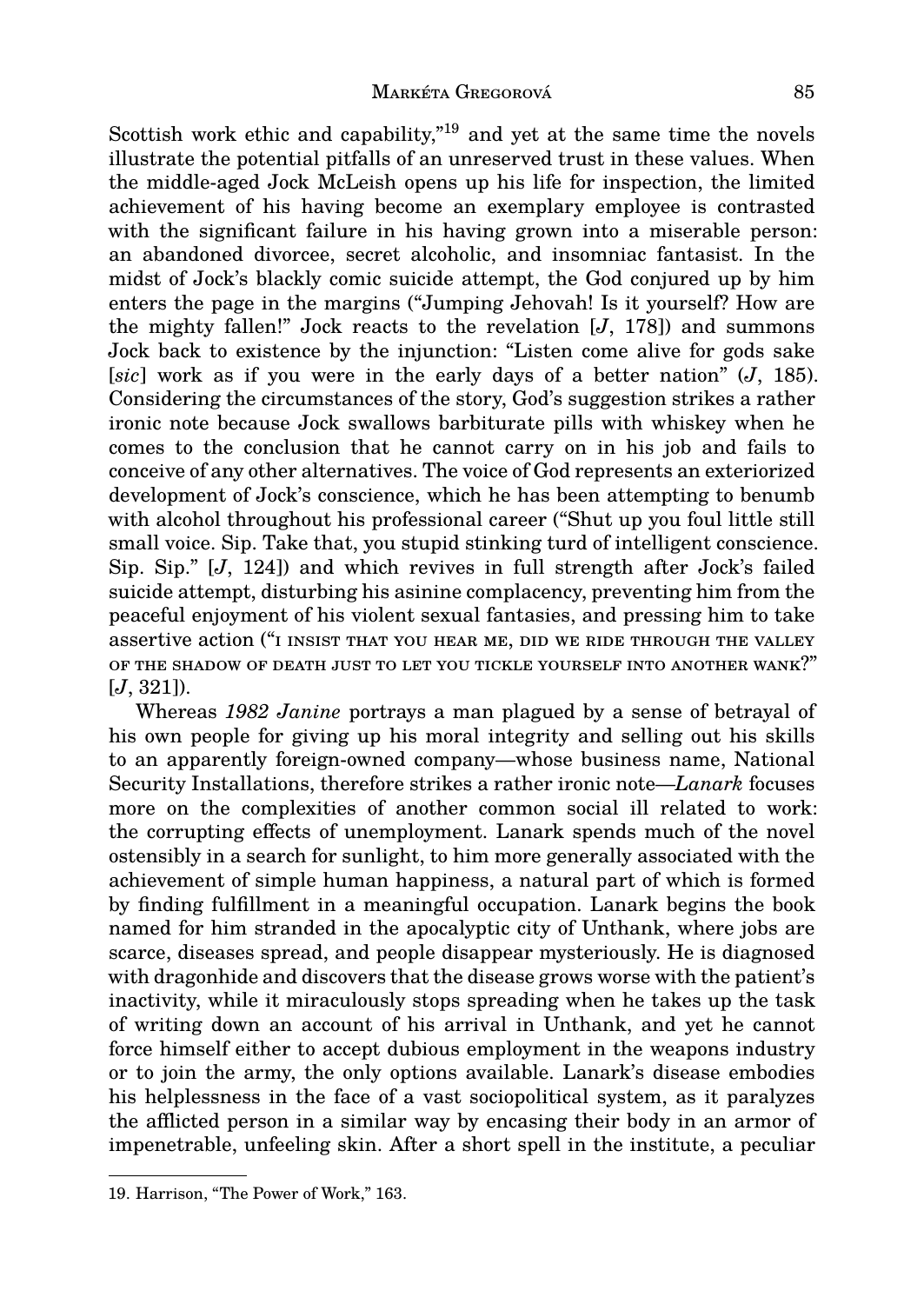hospital establishment staffed by cured patients, Lanark, now with a wife and a son to support, reluctantly condescends to work in a job center which does not specialize in offering employment but in killing "hope *slowly*, so that the loser has time to adjust unconsciously to the loss" (*L*, 439). Social service institutions under the surveillance of repressive regimes often tend to be appropriated for the above-stated purpose, that is, as Freire formulates it, training the oppressed "to adapt to the world of oppression"<sup>20</sup> and serving to "adjust them to a reality which must remain untouched"<sup>21</sup> if the ruling elite is to preserve its superior status.

A labor exchange where no jobs are available stands as but one instance in a series of atrocious institutions portrayed in *Lanark* whose actual activities come in serious conflict with their original purpose. Another powerful illustration of a public service provider striving to benefit itself instead of individuals in need is a hospital where no patients are cured because the system draws profit from letting the diseased die rather than from restoring them to health. Indeed, Lanark's dragonhide disappears in the institute; the healing, however, occurs somewhere between Unthank and the patient ward, presumably in the giant mouth that swallows Lanark when in extremes of despair he cries for a way out. The only recorded case of a dragonhide patient resuming their human form again as a result of the treatment they received remains that of Rima, who is brought back to life by Lanark's self-sacrificing attitude to his fellow-sufferer as much as by his breaking the institute's fundamental rules. Considering the fact that the hospital recruits its staff from surviving patients, some of the sick must actually regain their health during their stay, though this perhaps only extends to those whose disease does not trigger the transformation of men into dragons and salamanders.

An institute doctor hints at the horrendous practices of the so-called hospital when he muses over the body of a man who has just died naturally: "Strange, isn't it. We can find a practical use for any number of dead monsters, but a mere man can only be burned or shovelled into the ground" (*L*, 56). The casual remark leaves Lanark bewildered and it is only by accident that he learns about the institute's ingenious devices for recycling the corpses of patients into food, clothes, fuel, and all the other necessities required by the isolated complex in order for it to be self-sufficient. Significantly, the monstrous machinery can only make use of monsters, while those who manage to retain the qualities of human beings even in an inhuman environment resist contributing to the growth of the system, and continue doing so even after their death. The leading representatives of the institute turn out to be closely interconnected with the highest officials of Unthank, the city which supplies the patients, the two parties being united by one of the "mutual assistance pacts based upon greed" (*L*, 80). Regarding the nature of this unsound alliance, George Donaldson and Alison Lee poignantly note

<sup>20.</sup> Freire, *Pedagogy*, 59.

<sup>21.</sup> Freire, *Pedagogy*, 75.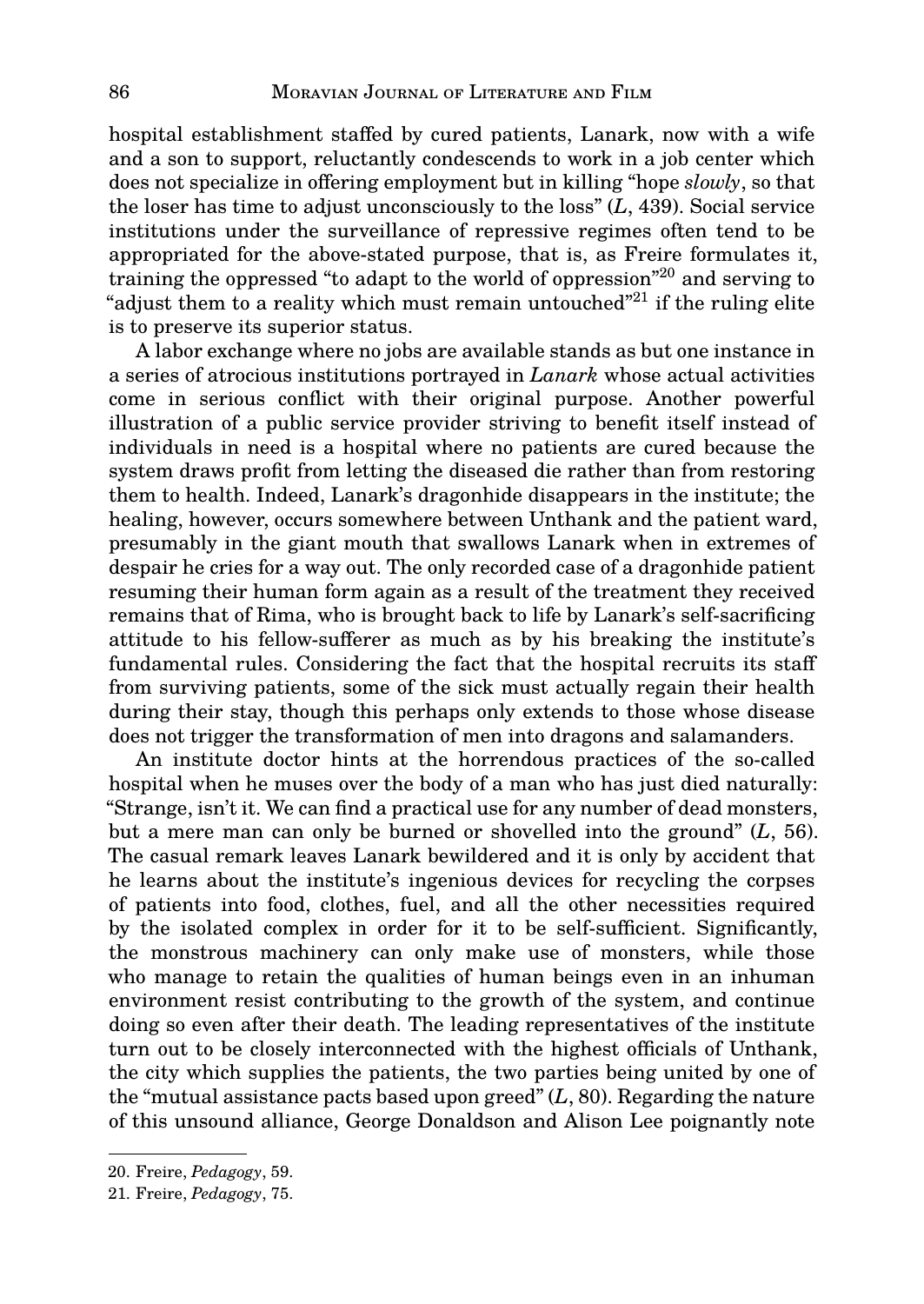that the Unthank citizens "subjected to a political system develop diseases propagated by that system, and when they die, they are literally consumed so that the system might continue in the same way. $^{22}$  The motif underlying the whole novel, the menacing statement "Man is the pie that bakes and eats himself" (*L*, 101) uttered successively by different characters, serves "as a persistent reminder that the system feasts upon those who nevertheless participate in keeping it going."<sup>23</sup> Lanark defiantly refuses to conform to the corrupt system and achieves his dismissal from the institute, which is willingly approved by the authorities because of Lanark's supposed offenses, among the gravest being his curing a patient in the hospital. Much to his dismay, Lanark finds himself back in the Unthank of job centers devoid of purpose and social security systems which reenact the policy of the institute by distributing among the impoverished "three-in-one," a substance that "nourishes and tranquillizes and stops your feeling cold"—and "after a while it damages the intelligence" (*L*, 432), thus effectively killing at least a part of a human being.

Where *Lanark* revolves around the cannibalistic metaphor of society as a system whose "ordinary behaviour" is that "the efficient half eats the less efficient half and grows stronger" (*L*, 411), *1982 Janine* elaborates on the outrageous proposition, voiced by the protagonist, that "if a country is not just a tract of land but a whole people then clearly Scotland has been fucked. I mean that word in the vulgar sense of *misused to give satisfaction or advantage to another*. Scotland has been fucked and I am one of the fuckers who fucked her" (*J*, 136). The challenge of *1982 Janine* rests in its idiosyncratic use of language, its bold typographic experiments that make some of the pages balance on the edge of readability, but above all in its iconoclastic fusion of frivolous sexual fantasies and serious social and political concerns. The novel does not employ sexuality and politics as two separate themes; rather it interweaves both into a complex tapestry in which, as Donaldson and Lee claim, "violent sexuality is used as a metaphor for a whole host of political abuses that the strong foist upon the weak."<sup>24</sup> A despicable drunkard though he may be, the protagonist demonstrates a sharpness of observation and an acute sense of injustice which serve him in his devastating analysis of the state of the United Kingdom. Despite his professed Tory loyalties, Jock's views of Britain, especially the overlooked section north of England which is Scotland, tend to be radical, to say the least. He ventures so far as to draw a link between the five million Jews exterminated in the Holocaust and the population of Scotland, roughly the same in number, which, in a prophetic seizure, he envisions being kept back by British soldiers overseeing that "the inhabitants of the Central Lowlands

<sup>22.</sup> George Donaldson and Alison Lee, "Is Eating People Really Wrong? Dining with Alasdair Gray," *Review of Contemporary Fiction* 15, no. 2 (Summer 1995): 160.

<sup>23.</sup> Donaldson and Lee, "Is Eating People Really Wrong?," 160.

<sup>24.</sup> Donaldson and Lee, "Is Eating People Really Wrong?," 155.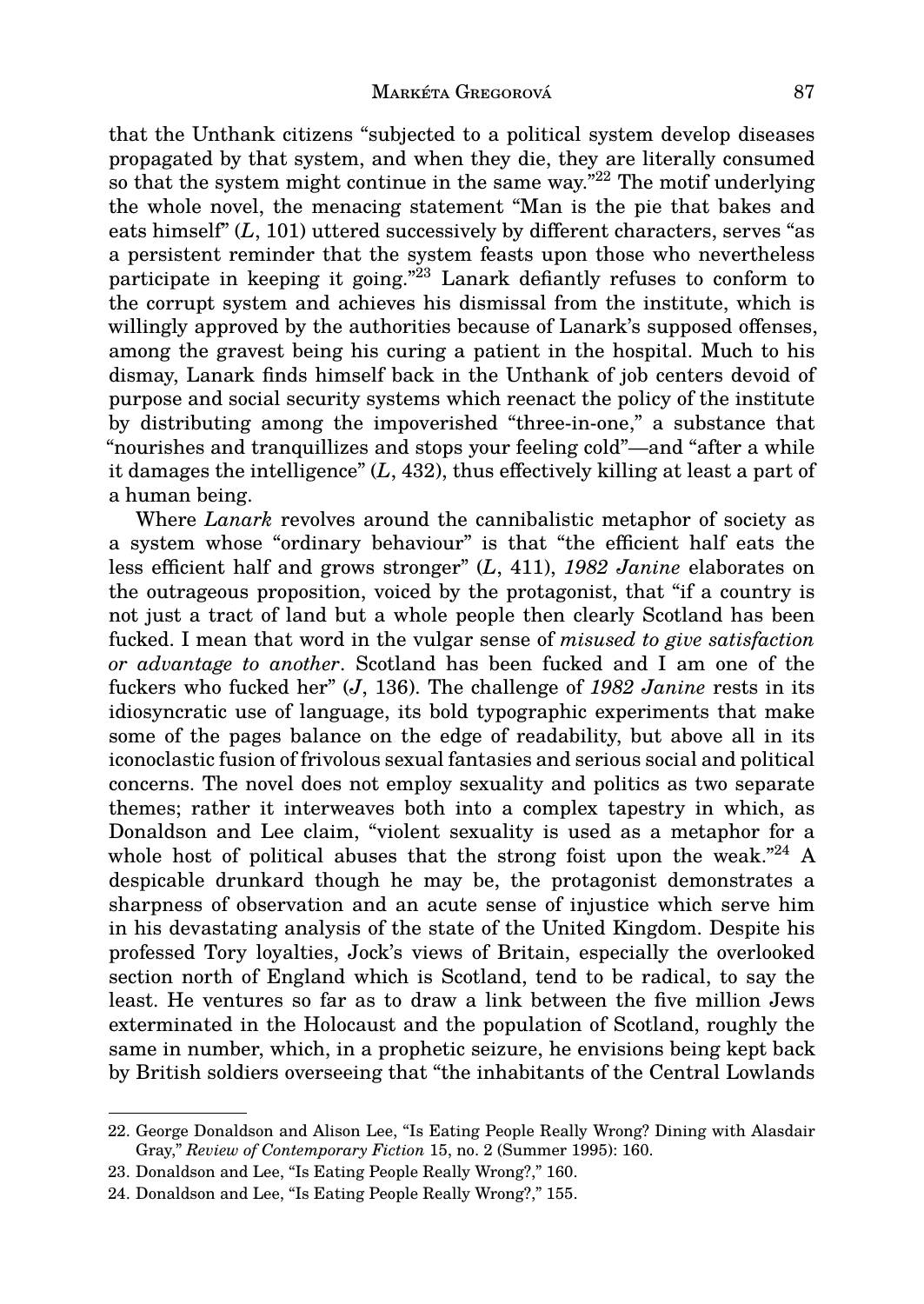die in their own ditch" when a nuclear war erupts and "the unhealthy bits of Britain will be sliced off to ensure that the healthy bits survive" (*J*, 135). This daring comparison illustrates Jock's belief that the Scots are either uncomprehending victims of a ruthless power beyond their control or cowardly traitors who willingly collaborate in the destruction of their country. The latter category applies to Jock, of course, who openly admits that he has become "a selfish shit but a comfortable selfish shit" and asserts his refusal "TO FEEL BITTER OR GUILTY ABOUT THIS"  $(J, 136-37)$ , yet the very fact of his bringing up the question of guilt on his own and emphasizing it by the use of upper-case letters suggests that guilty feelings do haunt his mind.

In contrast, Denny, a sparsely educated and poorly paid cafeteria girl, Jock's first love, represents the large group of those being preyed upon; she feels so little connection to English power that she even "used to think England was a different island from Scotland, like America is" (*J*, 214). The figure of Denny underlies many of Jock's rambling memories, both cherished and banished, since it is only when he is older that Jock realizes how he mistreated the trustful creature. Walker formulates it succinctly: "McLeish's guilt comes from recognition that having tutored Denny in the rules of exploitation he has proved them by exploiting her himself. $25$  Jock succumbs to the temptation of a whimsical exercise of power over a person vulnerable to abuse, thus reenacting the crude treatment to which he was exposed at the hands of Mad Hislop and further disseminating the harm inflicted on him by the misguided teacher. Freire comments on the ambivalence manifested in the attitude of the oppressed toward the oppressor, observing that the victim as often as not tends to regard the victimizer with a mixture of aversion and admiration.<sup>26</sup> In other words, it is natural for men to hate being subjected to exploitation, yet it is also not unnatural for them to degenerate into exploitative behavior themselves when they change places and happen to get into a position of power.<sup>27</sup> By taking advantage of Denny on the grounds of his socioeconomic superiority, Jock inadvertently reaffirms the validity of the ruthless social order that produced him.

Ostensibly, Jock abandoned his devoted girlfriend when he found her in the arms of their landlord after he had been absent for three weeks and had satisfied himself as to finding out how many other girls he could have. In fact, Jock had always been actively ashamed of Denny's lack of taste, manners, and education, to such an extent that he did not even introduce her to his friends, and Denny's dependency threatened to undermine his aspirations to assimilate into the upper-middle class. Harrison interestingly interrelates two symbolic incidents in the novel: one when young Jock, overcome by feelings of hopeful creativity and visionary optimism, surveys the view of the country from atop Arthur's Seat and discovers "that Scotland [is] shaped

<sup>25.</sup> Marshall Walker, *Scottish Literature since 1707* (London: Longman, 1996), 338.

<sup>26.</sup> See Freire, *Pedagogy*, 44.

<sup>27.</sup> See Freire, *Pedagogy*, 27.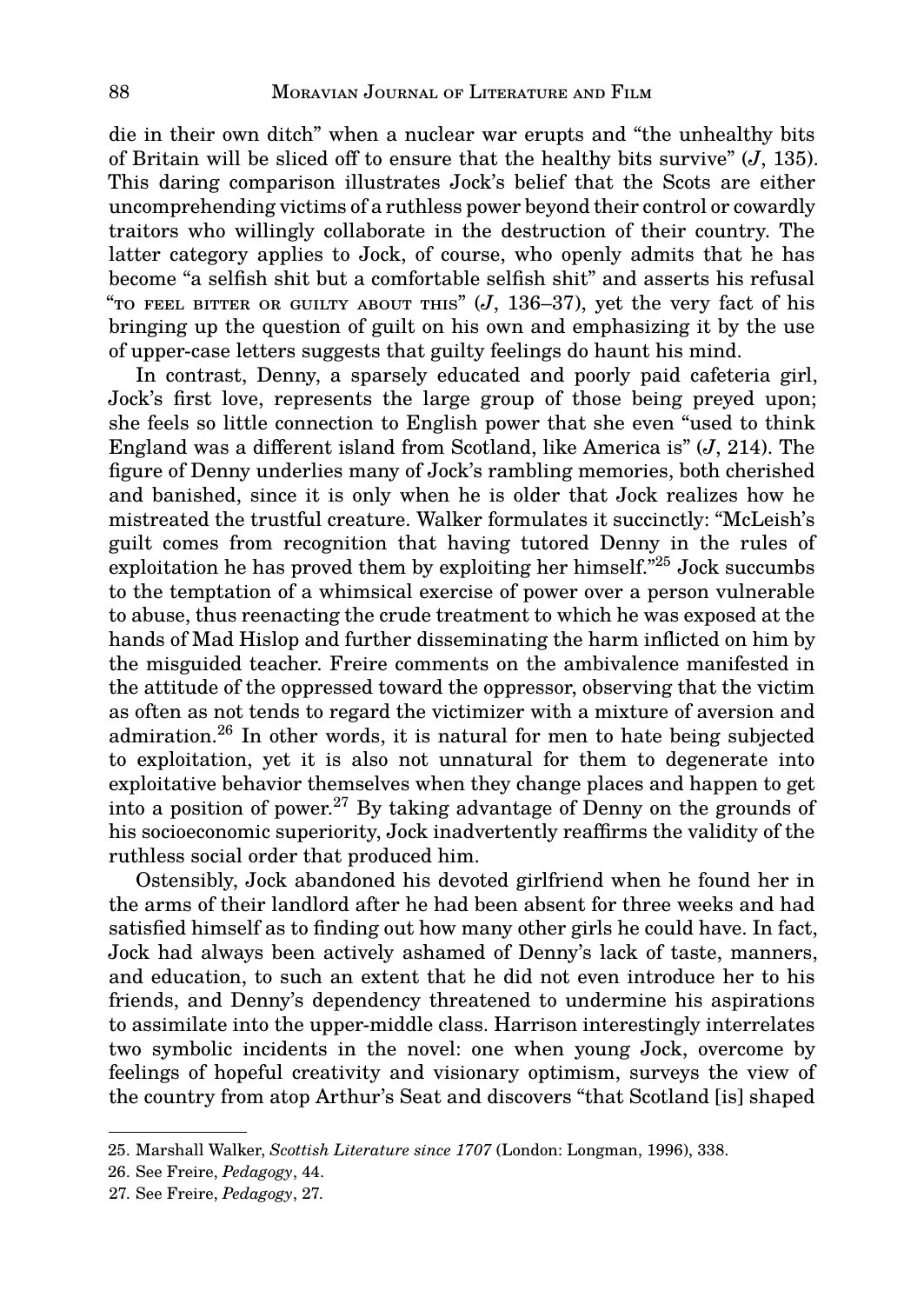like a fat messy woman" (*J*, 281); the other about twenty-five years later, when Jock comes across a battered prostitute, "squat and old with a bloated discoloured face" (*J*, 161), who reminds him of Denny and who slips away from him as he does not assent to marrying her.<sup>28</sup> Harrison insightfully explains that at this moment Jock "reinscribes, however tragically, the fate of the nation upon a woman's body, one he quite physically desires. But Jock's recognition of the link between his (and the southern capital's) exploitation of nation and woman, be it sexual or otherwise, is not enough to relieve him of his guilt and anguish."<sup>29</sup> In accordance with this reading, Denny could be perceived as an embodiment of Scotland, an entity subjected to abuse and exploitation by Jock and his likes, with the prospect of being abandoned when it outlives its usefulness.

What makes Denny a perfect target for victimization is her ignorance and gullibility, conditioned not so much by a lack of mental capacity as rather by an adverse environment which seems deliberately to discourage critical thinking and questioning in the underprivileged class so that it could be more easily steered toward conformity to the goals of the ruling class. In his thorough examination of the ways in which the powerful manipulate the powerless, Jock expresses his suspicion that anarchy would ensue if suddenly "most people tried to act intelligently on their own behalf" because the ordinary course of society is that "politicians do our thinking for us" (*J*, 12). In *Lanark*, the eponymous protagonist encounters very much the same attitude at the international conference held by top powers for the apparent purpose of carving up the world among themselves, where the program proudly presents a contribution exploring "the disastrous impact of literacy on the undereducated" (*L*, 475). The interests of the ruling minority lie in stupefying rather than stimulating the intelligence of the subdued majority, or, as Freire puts it: "From the point of view of the dominators of any epoch, correct thinking presupposes the non-thinking of the people."<sup>30</sup> Enabling the exploited to gain an understanding of the vile practices of the exploiters and allowing them to form a critical judgment of their social situation certainly would produce a disastrous effect, though not so much for the oppressed as for the oppressors, for it would inevitably lead to their (self-)appointed authority being challenged.

Besides denying the underprivileged the advantage of adequate schooling, corrupt political establishments seeking to cement their power can cunningly take advantage of the existing educational system and appropriate it for the purpose of propagating their own ideology. Such a twisted education aims to produce pliant puppets rather than independent individuals, and, what in Donaldson and Lee's opinion particularly applies to *1982 Janine*, "the triumph of ideology is clear here in making victims share complicity in, and be grateful

<sup>28.</sup> See Harrison, "The Power of Work," 163–65.

<sup>29.</sup> Harrison, "The Power of Work," 165.

<sup>30.</sup> Freire, *Pedagogy*, 112.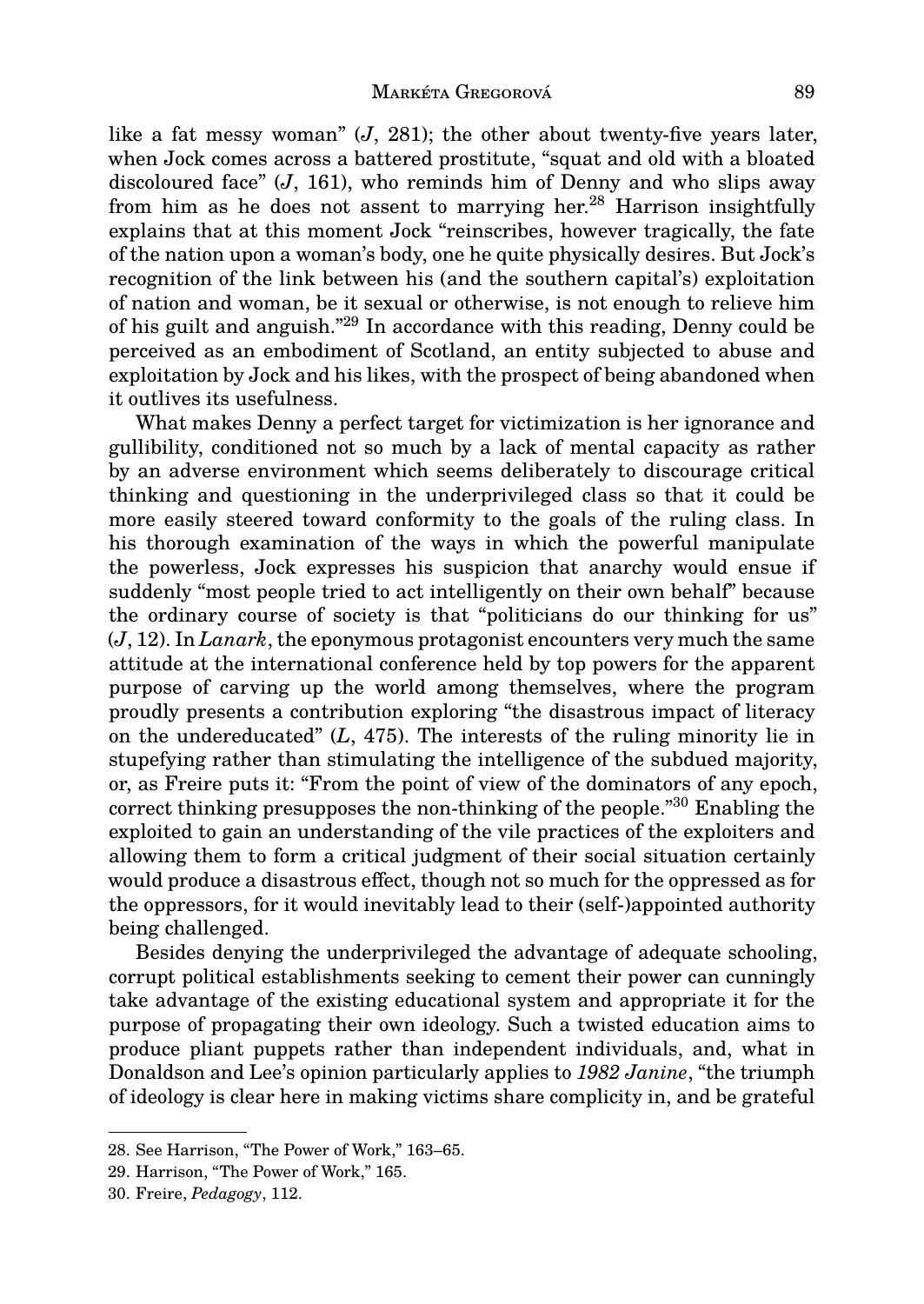for, their own victimization."<sup>31</sup> An obvious instance of a willingly accepted victimization is Denny, who is materially as much as mentally fully dependent on Jock, to whom she looks up with admiration and gratitude, ready to submit meekly to whatever treatment should come on his part. Indoctrination with official ideology, Eagleton observes, "ensures that the situation in which one social class has power over the others is either seen by most members of the society as 'natural', or not seen at all."<sup>32</sup> Aware of her ignorance but unable to overcome its limits, Denny counts among those who fail to recognize themselves as exploited; in contrast, Jock clearly perceives the order of society as corrupt, but in keeping with his conviction that only humans "have an inborn capability for intoxication, greed, lust, cruelty and murder" (*J*, 184), he apparently regards this state as natural. Jock morbidly enlightens Denny as to the fact that her lower-class background predetermines her to "live and die in that trap" of spiritual and physical destitution, a trap from which Jock hopes to escape by his treacherous decision "to work for the trapmakers" (*J*, 214–15). Although Jock likes to deceive himself regarding his indispensability to his employer, he must finally admit that he serves his boss merely as an instrument, as readily replaceable as any other part in the great inhuman machinery that his society has become. "The parents and educators of this damned country teach cowardice, herding us toward the safest cages with the cleanest straw" (*J*, 35), Jock bitterly observes, and though he enjoys considerably more comfort in his cage than Denny in her trap, both ultimately fall victim to the same system of restraint and oppression.

Jock manifests an ambivalent attitude to the system that made him and destroyed him: early in the novel, he reflects that if he had a son, he would reinforce compliance to the system in the child; at the end of the novel, under the pressure of God's reproachful presence, he parts from the system by the act of writing his employment resignation letter. Unlike Jock, Lanark abhors the idea of submitting to a prescribed role in the system and flatly refuses to have his son, not yet born at the moment, exposed to education in the rules of exploitation. Toward the conclusion of *Lanark*, the protagonist's now adult son briefly appears as a soldier reporting to "movers and menders," and while rescuing his old father from a collapsing building in an Unthank stricken by a natural disaster, he voices a sentiment akin to Jock McLeish's lost hope of social progress through everyone's hard work contributing to the development of modern science: "The world is only improved by people who do ordinary jobs and refuse to be bullied" (*L*, 554). Lanark's son, named Alexander, and young Jock share the same belief in the regenerative power of work, but only Alexander recognizes that the prerequisite for progress, whether private or public, is acting out of conviction rather than of constraint.

A disdain for and distrust of ready-made contents presented as unshakable truths also characterize Duncan Thaw, Lanark's alter ego, a troubled teenager

<sup>31.</sup> Donaldson and Lee, "Is Eating People Really Wrong?," 157.

<sup>32.</sup> Eagleton, *Marxism and Literary Criticism*, 5.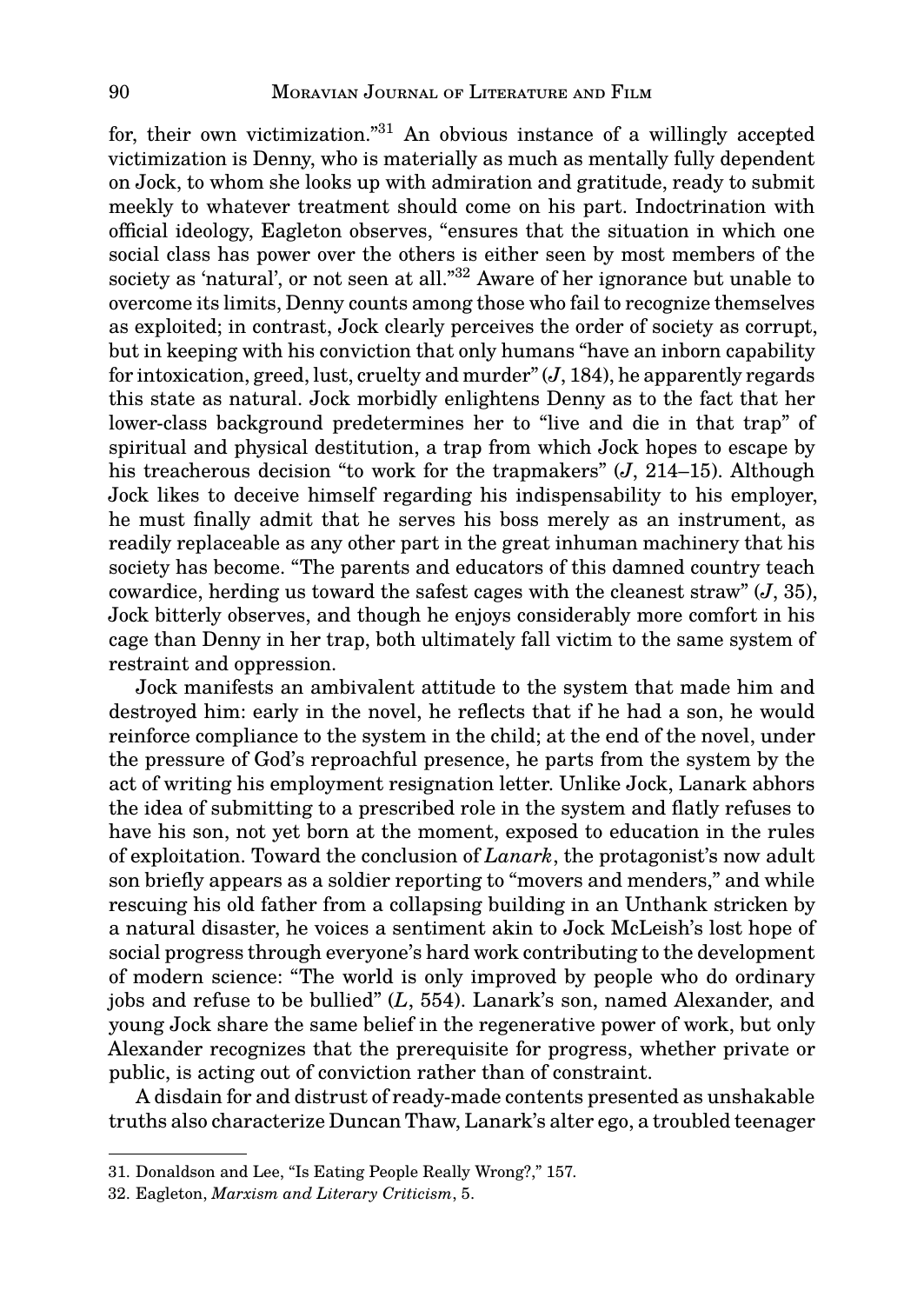with artistic gifts growing up in Glasgow after the Second World War. As has been noted, Duncan's story resists the pattern of the conventional growingup novel in which "the subject is tamed into conformity with constituted authority through education and bruising experience . . . . When the subject rails or rebels or fails to comprehend the social order, that act . . . fixes both the central character's still imperfect understanding of order and fixes the seemingly objective nature of that order yet more firmly.<sup>"33</sup> Duncan spends the bulk of his short life stubbornly fighting against authority, be it his father or the director of the art school, and struggling untiringly to find his own way. Similarly as with Lanark, Duncan's defiance against established conventions does little good either to him or anyone else; nevertheless, its disturbing power lies in the vitality of his point of view and the undeniable logic of his arguments. Duncan's strong preference for self-tested knowledge shows already in such apparent trifles as his refusal to wear climbing boots for a mountain hike; an unreasonable decision, perhaps, but defended with a startlingly profound observation, unlooked for in a teenager arguing with his father about the trivial matter of footwear: "There would be no science and no civilization and all that if everybody did things the way everybody else does" (*L*, 136). The sharpness of intellect and complexity of reasoning in young Duncan worries the boy's mother and annoys his father, over whom Duncan achieves a small but substantial victory when he conquers a local mountain on his own—wearing sandals.

Duncan's journey uphill to reach a mysterious female figure in white beckoning him from the top epitomizes his quest for the fulfillment of his artistic vision. On climbing to the hilltop, Duncan discovers with a pang of disappointment that the alluring woman was a sham, that what appeared to be a person is in fact the concrete block of a triangulation point. Whenever he finishes a picture, Duncan feels similarly overwhelmed by a conviction that he has been misled by a false vision and tries to resolve the tension by compulsively repainting his work in a vain attempt to capture the unattainable ideal. Duncan's obsessive pursuit of perfection in artistic expression culminates in a monumental mural which aspires to represent the progress of God's creation of the earth in a static art form, probably an unachievable goal. The enormous task consumes all of the artist's mental and physical faculties and prevents him from devoting any serious attention to his final exams at the art school, to whose authorities Duncan explains before he is expelled: "This exam is endangering an important painting. It would be blasphemy to waste my talent making frivolous decorations for a nonexistent liner. But I see your difficulty. You must uphold the art school, while I am upholding art" (*L*, 323). The shocked school registrar dismisses Duncan's honest proclamation as "a display of intellectual arrogance" (*L*, 323), but it is also a proof that Duncan does his thinking for himself and so can enjoy, for

<sup>33.</sup> Donaldson and Lee, "Is Eating People Really Wrong?," 159.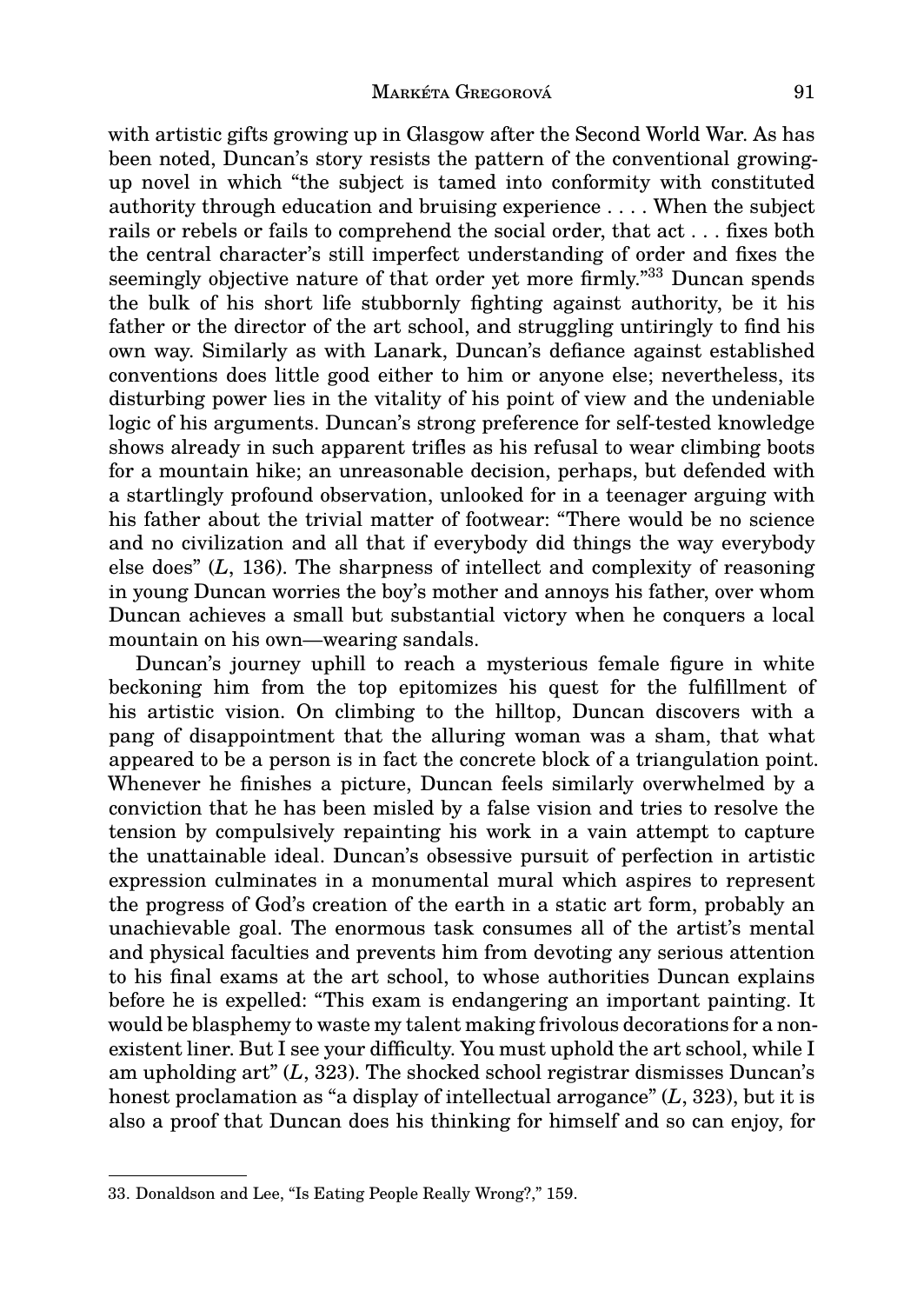a short time, the satisfaction of acting in accordance with his internal beliefs rather than submitting to external directives.

"I'm *sick* of ordinary people's ability to eat muck and survive," Duncan declares in a fit of despair over the horrendous crimes of human history and continues to consider that unlike beasts, "human beings have the hideous versatility to adapt to lovelessness and live and live and live while being exploited and abused by their own kind" (*L*, 295). Duncan's announcement sounds all the more appalling when one recalls that the young man actually remains loyal to his principles and finally prefers not to live at all rather than to suffer living in subservience. Duncan's decision to take his own life admittedly follows from a complex of causes, yet a sense of being divested by antagonistic social structures of the right to develop his talents in such ways as he thinks appropriate ranks as one of his strongest motives. Interestingly, the character of Jock similarly contrasts humans with animals and concludes that the laws of nature neither explain nor excuse man's cruelty: "You need ideas to be cruel and only men have ideas. Parts of the universe bump and break each other but storms and earthquakes are not cruelty. Not even animals are cruel.  $\ldots$  Only man is evil" (*J*, 29). Being a corrupt person but not a hypocrite, Jock realizes that he is denouncing not merely humanity in general but also himself in particular, since his own career offers the sad spectacle of talents wasted for the wrong purpose and intellect misused to multiply vice rather than rectify it. Jock's choice of compliance with externally imposed rules which he knows to be unjust acknowledges his dependence on the system and gives a tacit assent to the system carrying on in its exploits as it does.

On the contrary, Duncan's deliberate death could be viewed as an individually liberating act, as an assertion of independence from an order which Duncan recognizes as wrong and in which he refuses to take part. Having his attempts to alter the rigid rules imposed on him frustrated, Duncan resorts to an act of ultimate defiance: by taking his own life he not only releases himself from his constrained existence but above all prevents his oppressors from molding him in their own corrupt image and exploiting his abilities to achieve their own dubious aims. The story of Duncan shows a private tragedy with a public twist, for Gray adds a political edge even to what at first gives the impression of a completely apolitical narrative dealing with purely personal concerns. Frustrated by the obstacles posed to the free expression of his vision by the stiff rules of the art school, Duncan dreams of proposing a school reform giving the responsibility for their education over to the students and moves on to picture himself as a charismatic politician achieving the establishment of a separate Scottish parliament. His earlier boyish fantasies feature him as an enlightened prime minister of a perfectly harmonious country built up after the Third World War in keeping with the ideals of democracy. Jock calls forth similar images of himself as the founder of world peace, as the torch that illuminates social ills and therewith brings about their reform, and as an upright patriot faithful to his country and his wife, Denny: "The whole world was astonished by my devotion to a plain wee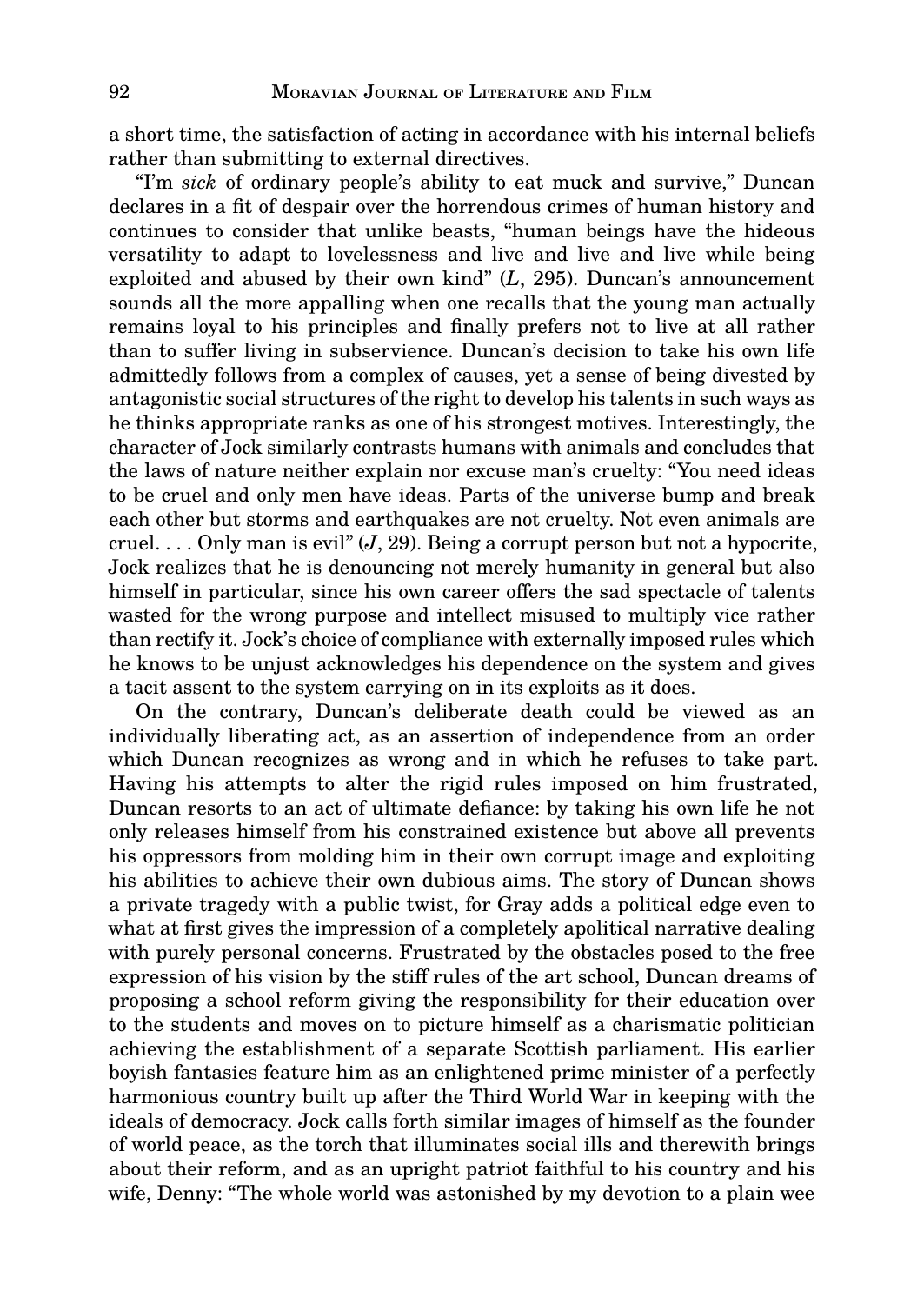woman in a Glasgow tenement, but the Scots understood me. They knew I was still one of them" (*J*, 264). The common element present in both Duncan's and Jock's daydreams is being in a position of power from which one can act independently on one's own behalf and has the chance to actually influence events by one's actions. As Jock poignantly puts it when he comments on his vote for Scottish self-government: "Not for one minute did I think it would make us more prosperous, we are a poor little country, always have been, always will be, but it would be a luxury to blame ourselves for the mess we are in instead of the bloody old Westminster parliament" (*J*, 66).

*Lanark* and *1982 Janine* share the central idea of human beings threatened with the deprivation of their humanity and being reduced to mere standardized parts in a degenerate social system which grows by feeding on the energies of those who are too ignorant to notice that they are being exploited and those who are too cowardly to fight against their exploitation. Duncan Thaw defies authorities which impose dogmatic truths on him, be it the doctrines of the church or the instructions of his teachers, who seek to suppress his individuality and replace his peculiar artistic vision by a uniform expression. Duncan's art school instructors count among the "wee hard men," an insult originally meant for Jock McLeish, who bear the responsibility for the country's mediocrity because they continually "hammer Scotland down to the same dull level as themselves" (*J*, 288). Duncan resists all normative efforts and retains the qualities of a fully human being, unlike, for instance, one of his former schoolmates, who bitterly comments on his experience at a machine shop: "You stop thinking. Life becomes a habit. You get up, dress, eat, go tae work, clock in etcetera etcetera automatically, and think about nothing but the pay packet on Friday and the booze-up last Saturday. Life's easy when you're a robot" (*L*, 216). This benumbed and dehumanized condition is exactly what Lanark, who reincarnates Duncan's defiant spirit, intends to avoid when he rejects the idea of joining the army or working at an arms factory.

Lanark preserves his personal and moral integrity even in an environment where parts of persons are processed into food or turned into lifts, such as Gloopy the people lover, who appears perfectly content that his mental faculties can continue serving people, though he has no idea as to what happened to the rest of him. It might seem that neither Duncan nor Lanark have achieved anything by their revolt against conformity beyond adding to their personal misery; still, they can both be credited with a minor yet significant contribution to their society. Duncan's gift to the world lies in his imaginative rendering of the most hopeful moment in human history, the moment of its creation, presented in the form of "a complete, perfect, harmonious, utterly harmless thing; something whose every part is the result of intelligent, loving care; something which isn't a destructive weapon and can't be sold at a profit by public-spirited businessmen" (*L*, 336). Lanark in turn has engendered a son and, despite some of his flaws as a husband and a father, he has provided his child with what Sludden, the boy's stepfather, could not: a fair example to follow. Leaving something behind, even if it is a work of art in a building that is about to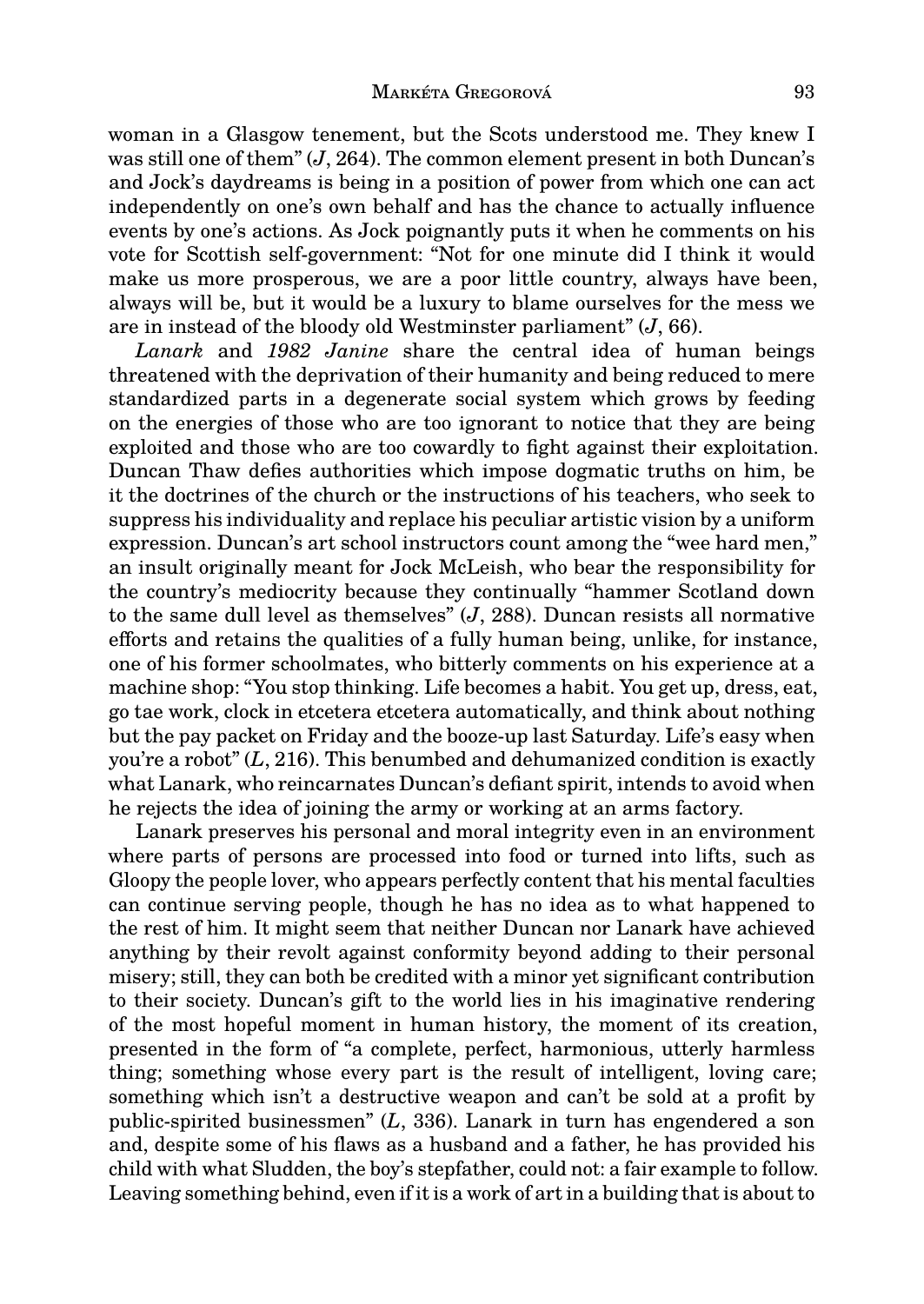be demolished or a child to be brought up in a world threatened by destruction, is a comfort that Jock McLeish cannot enjoy. Jock has not lived his life as a human being; rather he acted out his role as "a character in a script written by National Security" (*J*, 333), closely observing an exact whole-life plan which left no place for improvisation and freedom of action or even thought. Although the part prescribed for Jock demands considerably less discomfort and danger than the roles that Jock devises for the females in his fantasies, all the actors are equally bound by the script and powerless against violation, physical or spiritual, on the part of the scriptwriter. Jock manages to disentangle himself from the trap by resigning his post and makes a tentative attempt to grant the same liberty to his imaginary Janine by furnishing her with a magazine story which describes in detail what awaits her at the Cattlemarket to which she is being taken at the moment. Janine appears as puzzled by the knowledge as Jock by the endless variety of steps which he can take next, now that he has opted for freedom; what matters, however, is that Jock abandons his former passive complacency and assumes a newly active stance.

#### **BIBLIOGRAPHY**

- Abrams, M. H. *A Glossary of Literary Terms*. 7th ed. Boston: Heinle and Heinle, 1999.
- Axelrod, Mark. "An Epistolary Interview, Mostly with Alasdair Gray." *Review of Contemporary Fiction* 15, no. 2 (Summer 1995): 106–15.
- Craig, Cairns. *The Modern Scottish Novel: Narrative and the National Imagination*. Edinburgh: Edinburgh University Press, 1999.
- Donaldson, George, and Alison Lee. "Is Eating People Really Wrong? Dining with Alasdair Gray." *Review of Contemporary Fiction* 15, no. 2 (Summer 1995): 155–61.
- Eagleton, Terry. *Marxism and Literary Criticism*. London: Routledge, 2002.
- Eagleton, Terry. "Was Marx Right? It's Not Too Late to Ask." *Commonweal*, April 8, 2011: 9–12.
- Freire, Paulo. *Pedagogy of the Oppressed*. Translated by Myra Bergman Ramos. Rev. ed. London: Penguin, 1996.
- Gray, Alasdair. *1982 Janine*. Harmondsworth: Penguin, 1984.
- Gray, Alasdair. *Lanark: A Life in Four Books*. 1981. Edinburgh: Canongate, 2007.
- Harrison, William M. "The Power of Work in the Novels of Alasdair Gray." *Review of Contemporary Fiction* 15, no. 2 (Summer 1995): 162–69.
- Hobsbaum, Philip. "Alasdair Gray: The Voice of His Prose." *Review of Contemporary Fiction* 15, no. 2 (Summer 1995): 147–54.
- Jameson, Frederic. "In Retrospect." *Science Fiction Studies* 1, no. 4 (September 1974): 272–76.
- March, Christie. "Bella and the Beast (and a Few Dragons, Too): Alasdair Gray and the Social Resistance of the Grotesque." *Critique* 43, no. 4 (Summer 2002): 323–46.
- Walker, Marshall. *Scottish Literature since 1707*. London: Longman, 1996.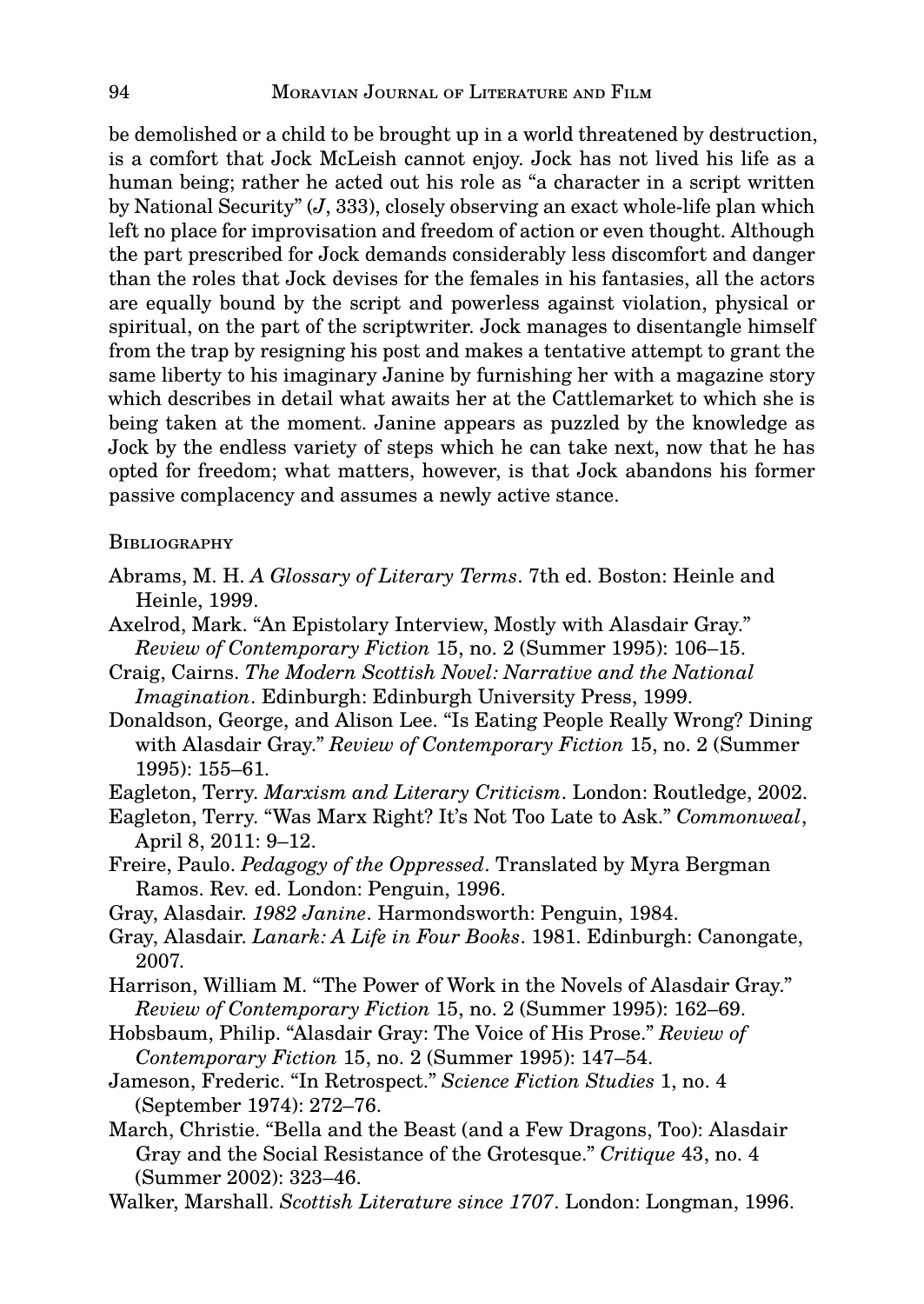**ADDRESS** 

Markéta Gregorová Department of English and American Studies Philosophical Faculty Palacký University, Olomouc Křížkovského 10 771 48 Olomouc Czech Republic

marketa.gregorova@upol.cz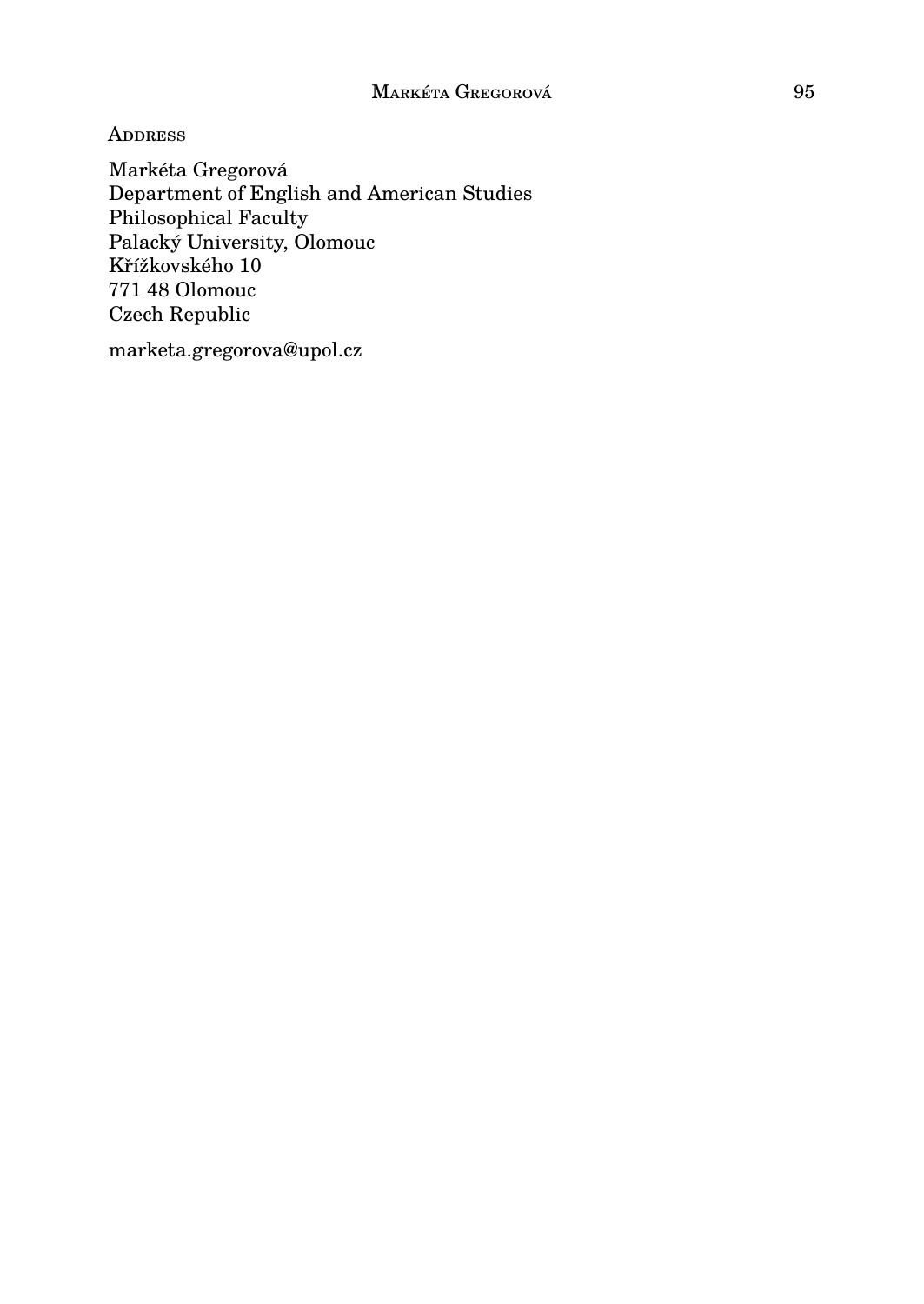# Moravian Journal of Literature and Film

Vol. 2 No. 2 Spring 2011

ISSN 1803-7720

The *Moravian Journal of Literature and Film* is a Czech scholarly journal whose objective is to be a platform for an intersection of literary and film history, criticism, and theory. The journal examines literatures and films in any language, thus merging both regional and universal themes. The journal is published in English, is peer-reviewed, and has two issues a year.

#### EDITOR-IN-CHIEF MANAGING EDITOR

Marcel Arbeit Palacký University, Olomouc Czech Republic

Roman Trušník Tomas Bata University in Zlín Czech Republic

## ASSOCIATE EDITORS

Markéta Janebová Palacký University, Olomouc Czech Republic

Michal Peprník Palacký University, Olomouc Czech Republic

### EDITORIAL BOARD

Jan Nordby Gretlund University of Southern Denmark, Odense Denmark

Constante González Groba University of Santiago de Compostela Spain

> Jakub Guziur University of Ostrava Czech Republic

Nigel Hatton University of California, Merced **IISA** 

> Bernd Herzogenrath Frankfurt University Germany

Heinz Ickstadt Free University of Berlin Germany

Josef Jařab Palacký University, Olomouc Czech Republic

Stanislav Kolář University of Ostrava Czech Republic

Bohuslav Mánek University of Hradec Králové Czech Republic

Tomáš Pospíšil Masaryk University, Brno Czech Republic

Luboš Ptáček Palacký University, Olomouc Czech Republic

Martin Procházka Charles University, Prague Czech Republic

Erik S. Roraback Charles University, Prague Czech Republic

> Werner Sollors Harvard University USA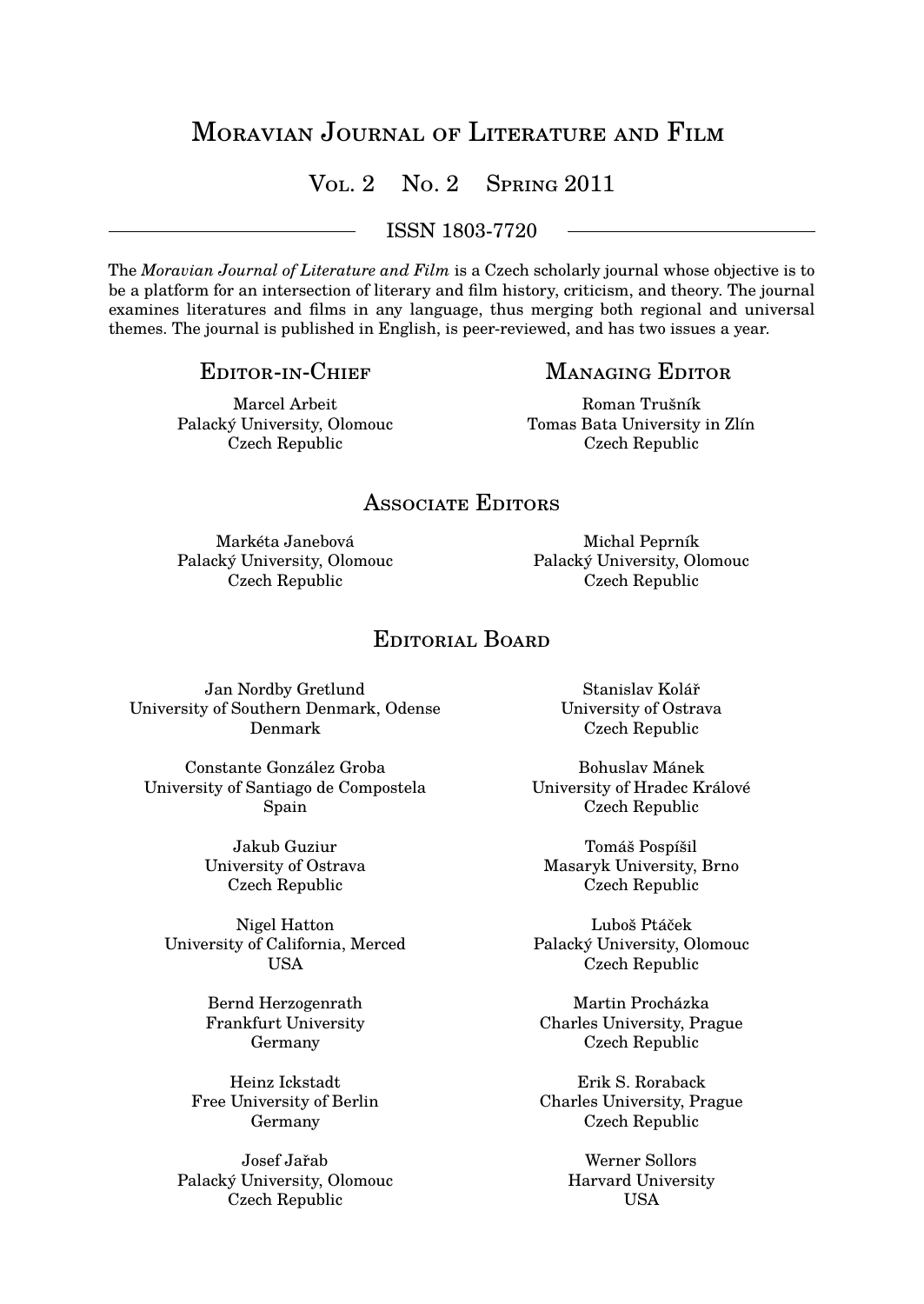#### **SUBMISSIONS**

The *Moravian Journal of Literature and Film* welcomes contributions in literary, film, and cultural studies exploring all aspects of the disciplines. All submissions will be peer-reviewed. Send essays electronically to moravianjournal@upol.cz, or, mail printed essays accompanied by a compact disc with the electronic version to Moravian Journal of Literature and Film, Department of English and American Studies, Philosophical Faculty, Palacký University, Olomouc, Křížkovského 10, 771 47 Olomouc, Czech Republic. Essays should conform to the humanities style (notes and bibliography), as defined in the current edition of *The Chicago Manual of Style*. The editors can assume no responsibility for loss of manuscripts. Manuscripts shall not be submitted simultaneously elsewhere.

### **SUBSCRIPTION**

Individual issues of the *Moravian Journal of Literature and Film* may be ordered in the publisher's e-shop at http://www.e-vup.upol.cz.

## PUBLISHER

Palacký University, Olomouc Křížkovského 8 771 47 Olomouc Czech Republic

This journal is published within the Research Plan "Plurality of Culture and Democracy" MSM6198959211, a grant project supported by the Ministry of Education, Youth and Sports of the Czech Republic.

© 2011 Palacký University, Olomouc moravianjournal@upol.cz www.moravianjournal.upol.cz

ISSN 1803-7720 Reg. no. MK ČR E18802